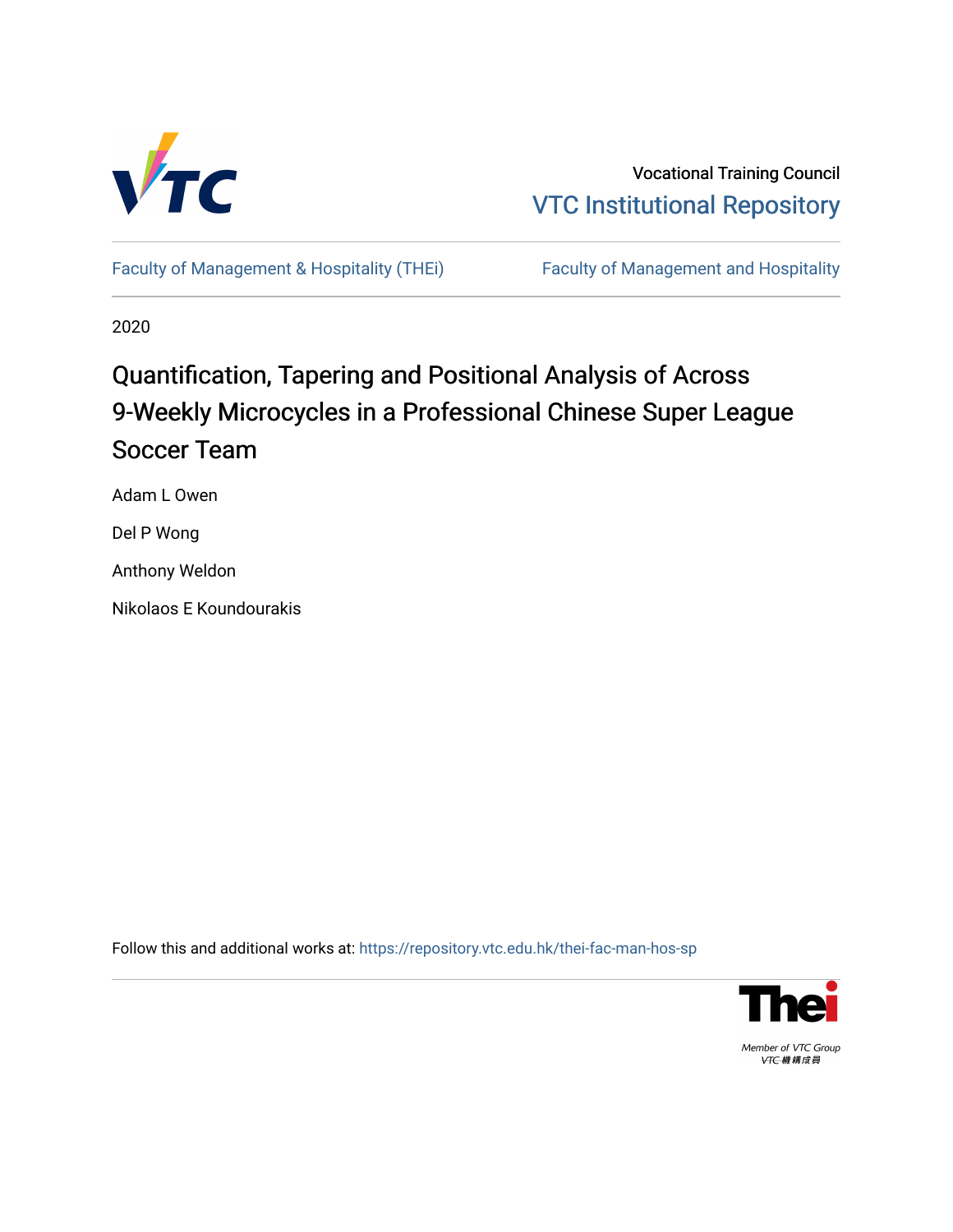# **Adam L Owen1,2\*, Del P Wong3,4, Matt Newton5, Anthony Weldon4 and Nikolaos E Koundourakis<sup>6</sup>**

*1 Inter-university Laboratory of Human Movement Biology (EA 7424), Claude Bernard Lyon 1, Lyon, France*

*2 Seattle Sounders Football Club, Seattle, Washington State, USA*

*3 Shenzhen University, Shenzhen, China*

*4 Technological and Higher Education Institute of Hong Kong, Hong Kong*

*5 Liverpool John Moores University (LJMU), Liverpool, UK*

*6 Department of Clinical Chemistry-Biochemistry, School of Medicine, University of Crete, Greece*

**\*Corresponding Author**: Adam L Owen, Inter-university Laboratory of Human Movement Biology (EA 7424), Claude Bernard Lyon 1, Lyon, France.

**Received:** September 12, 2020; **Published:** December 29, 2020

# **Abstract**

Quantifying the training content within elite professional soccer and analysis of tapering strategies has gained huge interest in recent times within the literature in order to maximise player performance. The formatting of training load tapering (TLT) appears to differ depending on the management in charge and microcycle coaching philosophy. The primary of this investigation was to analyse 9-weekly microcycles used and quantify the tapering strategy utilised through positional differences within a Chinese Superleague soccer team. Twenty-eight ( $n = 28$ ) elite male professional soccer players participated within the study ( $\pm$  SD, age: 26.7  $\pm$  3.7 years; body height:  $181 \pm 6.5$  cm; body mass:  $72.4 \pm 4.6$  kg) and bodyfat  $9.3 \pm 2.14$  %. Thirty-six training sessions worth of data were collected for assessment with the data inclusive of 9 x 1-week full-training session microcycles per player, per position. Each player's motional analysis were tracked using a 10 Hz GPS device (Statsport, Melbourne, Australia) and RPE scale was completed by each player post-each training session. Results for days preceding a match were shown to all be statistically significant for TDC, TDC.min-1, HSR, HSRmin-1, SP, ED, ED.min-1, and RPE (p < 0.05). Furthermore, playing position analysis revealed significant differences between each position across the microcycle structure (p < 0.05), but microcycles were non-significant in any of the models obtained (all p > 0.05), except for week 4 across the 9-weekly phase. To conclude, this investigation has shown how it is possible to maintain a structured tapering microcycle strategy whilst inducing daily physical outputs but without causing significant fluctuations in the weekly TLs. Furthermore, the investigation has also provided a tapering approach that may induce the significant variation of the positional demands, assisting also with the decoding of the individual conditioning needs of the players.

*Keywords: Soccer; Training; GPS; Training Load; Microcycle; Tapering Strategy*

#### **Introduction**

In the last decade, the training demands in soccer have been exponteniously increased in order to meet the high conditioning requirements of numerous competitions. As a consequence of this reality, in order for players to cope with the greater match related conditioning requirements enabling them to maximally perform during competition match-play, the need of ways to control, analyse, and eventually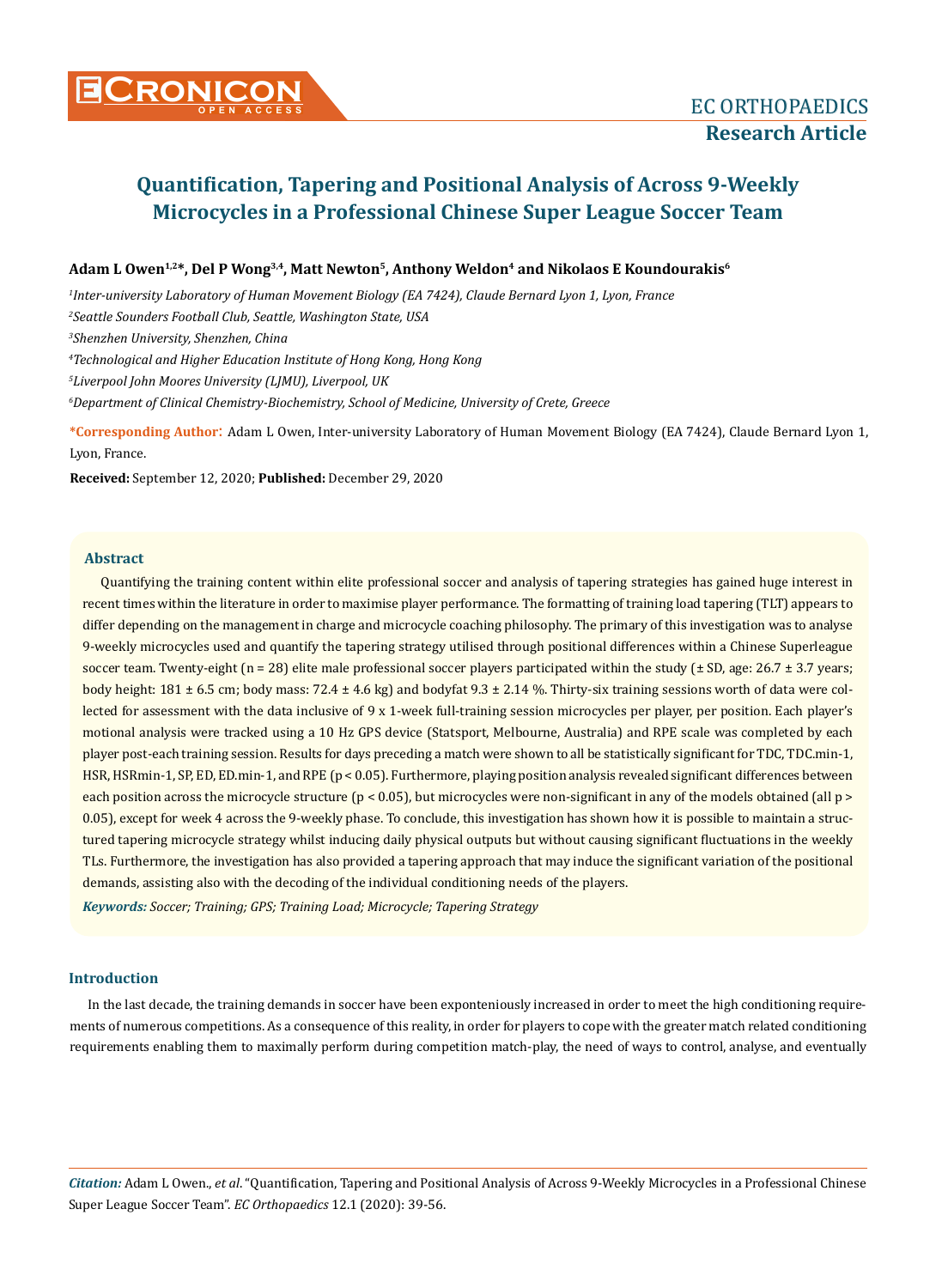manipulate training sessions has increased. In this context, practitioners involved within the preparation of soccer players seek ways to analyse and examine the training loads, aiming to maximize performance. This involves not only assessing training periodisation and tapering strategies [1,2], but also by recognizing the distinct requirements from training scenarios such as sided-games [3] to various playing position demands and individuals conditioning needs [4]. Literature has shown evidence of how players playing different positions show various outcomes in terms of total distance covered, high intensity runs, accelerations, deceleration parameters that should be taken under consideration when programming the structure of the weekly microcycle [2,5]. The microcycle structure is however, dictated by the physical recovery status and the conditioning requirements of the players generally termed by parameters that can be defined obtaining external and internal load values [5,6]. Recently, research investigating appropriate tapering approaches utilised by practitioners has increased understandably, based on the fact strategies which may enable players to be in better prepared states for competitive match-play is vitally important. Ensuring elite soccer players are in the best possible shape during competition has emerged as a necessity with the aim of minimizing the risk of reduced performance and/or injury occurrence [1].

A widely used approach aiming to maximize training quality and therefore competition performance within a microcylce, is the acquisition of training data and the interpretation of both external and internal training loads [7]. Indeed, global positioning system (GPS) metrics (as indicators of external load) and Rate of perceived exertion (RPE; as subjective indicator of internal load) are widely used within soccer in an attempt to better understand the weekly training routine requirements and also the conditioning needs per playing position [1,8] which will practically result in the application of a progressive and controlled loading of the training stimulus aiming to maximize the training adaptations and to optimize performance. Analysis of the weekly microcycle provides the necessary information regarding the weekly periodization model and also whether this employed model is in accordance with the tapering requirement of the soccer players [2]. The general consensus suggests external load metrics are facing a variation in the weekly training plan towards lower values in the session before the competition, confirming the concept of tapering. Regarding RPE, this is a validated tool that takes into consideration both the intensity and the duration of a training session [9]. The obtained data are used as subjective tools to quantify the internal training load, enabling coaches to manipulate training characteristics (intensity, duration, and volume) in such way to document the proper periodization and tapering, seeking for maximal performance during the competition [9,10].

According to the aforementioned information, it is clear that there is a need to record and to quantify the occurrence and the possible variability of external (as expressed by GPS measures) and internal loading (as expressed by RPE) during a weekly structured microcycle. Interestingly, despite these concepts being well-documented, the variability in load metrics across the microcycle is still relatively unexplored within the literature [5] since the majority of the evidence has targeted the quantification of the competition loads [5,11]. Furthermore, although there is increasing evidence aiming to explore the individual training characteristics per position (in both trainings and competitions) and the data defining the soccer training loads in general, the tapering characteristics within a weekly microcycle, are limited mainly European soccer clubs [5,6].

Therefore, although these data indeed provide insights in the way a weekly microcycle is structured, those metrics cannot be specifically applied in all soccer leagues and teams, due to variations in competition demands, culture, competition numbers, and styles of play (tactics). To the best knowledge of the authors, this is the first study quantifying external and internal load within structured weekly microcycles and also the training requirements of different playing positions in a team participating in the Chinese Super League. As a result, the study aim is threefold: a) quantify external and internal load metrics; b) examine the tapering procedures; and c) examine positional analysis data across the investigation period in line with the microcycle tapering strategy.

#### **Methods**

#### **Participants**

Twenty Eight elite male professional soccer players participated within the study. Six of the players used in this investigation were members of their respective national teams. Players' age, height, body mass, and bodyfat % (Accuniq BC720, Daejeon, Rep. of Korea), were

*Citation:* Adam L Owen., *et al*. "Quantification, Tapering and Positional Analysis of Across 9-Weekly Microcycles in a Professional Chinese Super League Soccer Team". *EC Orthopaedics* 12.1 (2020): 39-56.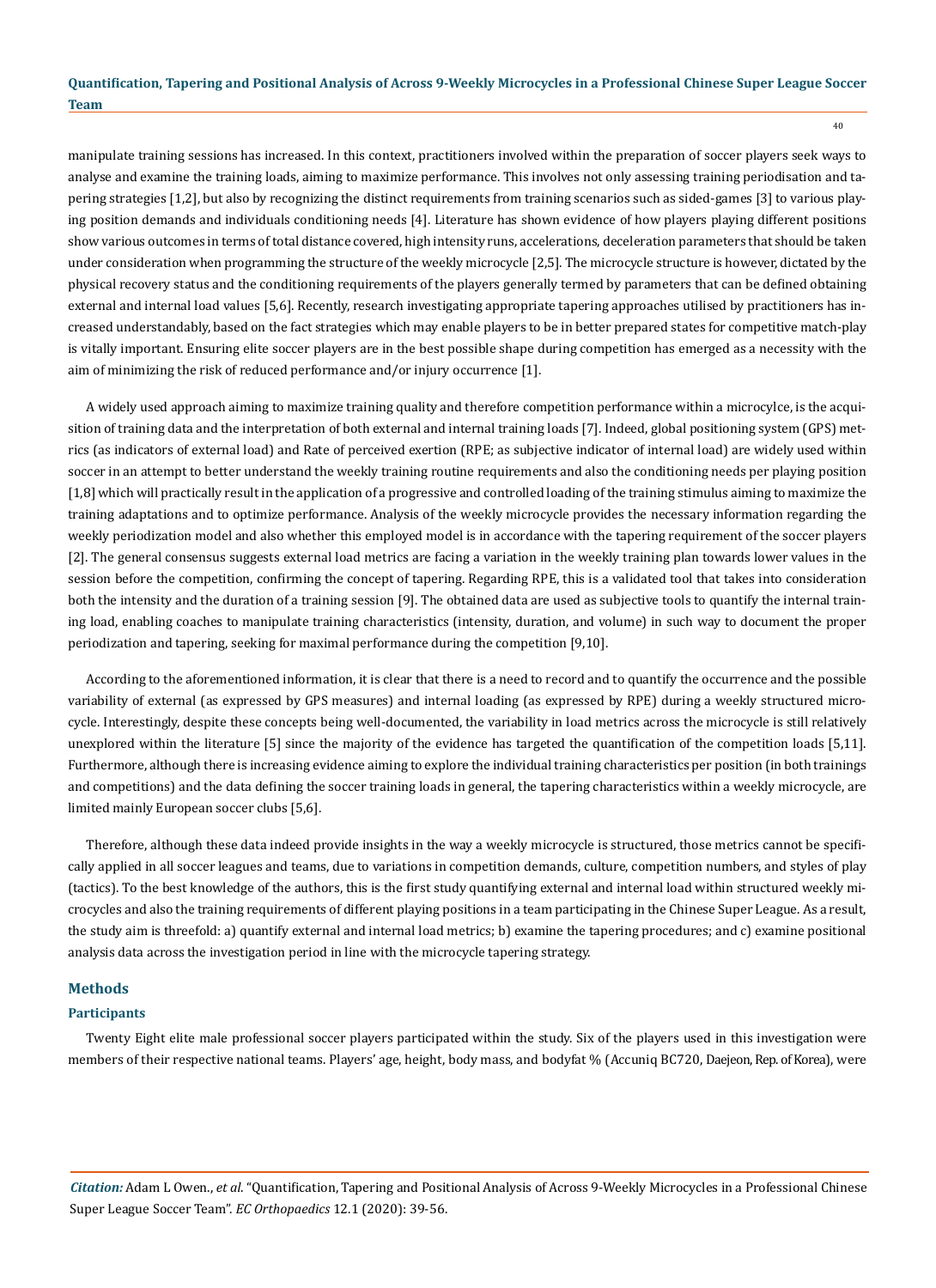41

(Mean  $\pm$  SD, age: 26.7  $\pm$  3.7 years; body height: 181  $\pm$  6.5 cm; body mass: 72.4  $\pm$  4.6 kg) 9.3  $\pm$  2.14%, respectively. The players involved within the study were grouped into their following positional roles for assessment across the investigation: Full Backs (FB) (n = 4), Central Defenders (CD) (n = 6), Central Midfielders (CM) (n = 4), and Central Forwards (CF) (n = 5), Wide Forwards (WF) (n = 9). Consent were received from all players to include their data after a brief but detailed explanation about the aims, benefits and risks involved with this investigation. The study were conducted and fully approved by the Sports Science Department at the Football Club involved before the commencement of the assessments. Furthermore, the study met the ethical standards of the researching university.

#### **Procedures, content and study design**

The study was conducted over a 9-week period during the mid-to-end phase of the competitive season which was selected to ensure minimal fitness changes. Throughout this period of the season (September-October-November) the team was involved in mostly playing 1 match per week and the data only included sessions performed in the build-up to competitive matches (i.e. 4-day lead into games). Players included within the data collection were selected based on their positions within the team, but inclusive of both starting and non-starting players. The training sessions used for assessment were conducted at the same time of day to reduce the potential effects of circadian variation on the participants. Daily analysis from training microcycles situated within a 1-game week have been used within the study in order to track the positional demands across a structured microcycle. Two-game weeks were not assessed in this study due to the training-load structure varying in the pre-game and post-game training structure. For the reliability and validity of the study, only data from players who performed the full training sessions across the investigation period has been analysed, withdrawing any data from players who were unable to train due to injury or illness. Players were instructed to maintain normal daily food and water intake across the period, and no additional dietary interventions were undertaken throughout the investigation.

#### **Training assessment**

A total number of thirty six training sessions of data were collected for assessment and analysis throughout the study, with the data assessment inclusive of 9 x 1-week full-training session microcycles per player, per position: 9 x match day -4 (MD-4), 9 x match day -3 (MD-3), 9 x match day -2 (MD-2), 9 x match day -1 (MD-1). No other data pre-MD-4 were considered for analysis due to not including pitch content. All training sessions (n = 36) during the study period were conducted outdoor on natural grass surface and performed within average temperatures of  $19.3 \pm 5.11$ °C. Goalkeeper's data has not been included within the study or data analysis. All players were fully familiarized with the experimental procedures and the training microcycle requirements prior to the present study. Each participant were also extremely familiar with the use of wearing GPS units. During the investigation all training sessions were preceded by a warmup period of 15 min consisting of soccer specific movements, dynamic flexibility and technical actions. Post-training, player data were assessed and compared with respect to their individual playing position. The 9-week in-season microcycles selected for assessment were as a result of the full-training data compliment in the build up to a 1-game week which in addition minimised the accumulative fatigue of games. Additionally, these weeks were chosen on the basis that 1-game and 4-training sessions were performed within the week following 1 day off for recovery and 1 in-house off-pitch recovery session.

#### **Training analysis (GPS metrics)**

For each training session (n = 36) across the 9-weekly microcycles of the investigation, each player's motional analysis were tracked using a 10 Hz GPS device (Statsport, Melbourne, Australia). This type of a system has previously been shown to provide valid and reliable estimates of instantaneous velocity during acceleration, deceleration, and constant-velocity movements during linear, multidirectional, and soccer-specific activities [12]. Each player was assigned a GPS vest that was tightly fitted to their upper torso, holding the receiver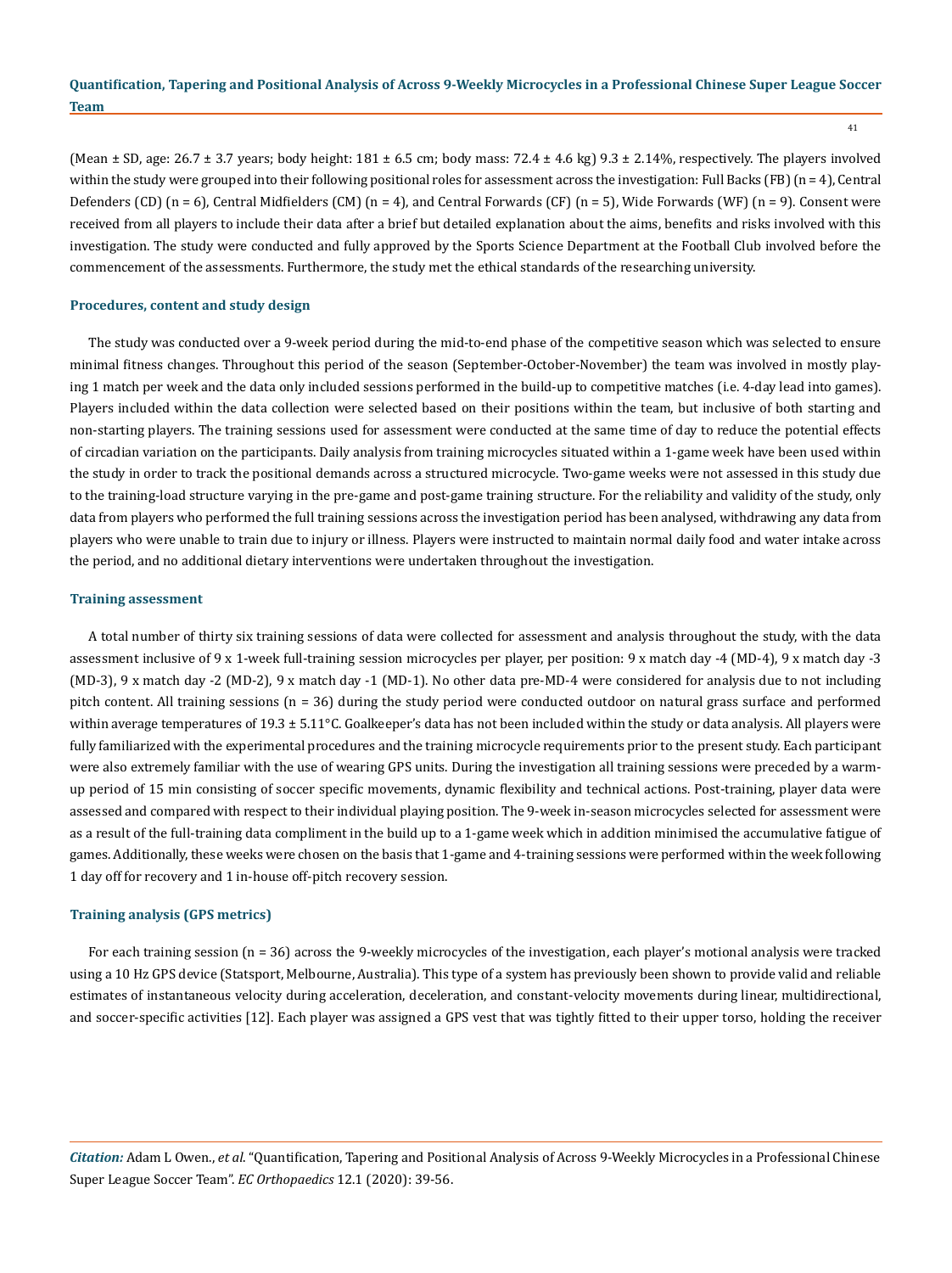

*Figure 1: Weekly Training Micro-cycle. \*WU-CD: warm-up and cool down; PTT: Physical/Technical/Tactical Theme; GT: Gymnasium Training; TT: Technical/Tactical Theme; AT: Activation Training. AM - Morning, PM - Afternoon.*

between the scapulae. All devices were always activated 15 minutes before the data collection to allow acquisition of satellite signals in accordance with the manufacturer's instructions [13]. In addition, to avoid inter-unit error, each player wore the same GPS device for each training session [14]. Within this study, the variables recorded throughout the sessions were the total distance coverage (TDC) and the TDC per minute (TDC.min<sup>-1</sup>), the high-speed running distance (HSR) set at  $> 5.5$  m/s and the HSR per minute (HSR.min<sup>-1</sup>) which were set in line with previous research [15,16] and sprint distance (SP) set at > 7 m/s. Additionally, explosive distance (ED) (accumulation of high metabolic load distance achieved at values > 2 m/s<sup>2</sup>) and number of sprints (value set as > 7 m/s) taken from the complete training sessions were used for analysis, and ED per minute (ED.min<sup>-1</sup>).

#### **Rating of perceived exertion (RPE)**

A perceived exertion rating scale was completed by each player after a period of  $\sim$ 30 minutes following training session similar to Owen., *et al*. [17] as to ensure the perceived effort of the training session was reliable. Internal RPE values generated for the training sessions were in line with previous research (Foster, 1998). To ensure clarity of the investigation, the modified and translated CR10-scale previously used by Owen., *et al*. [17] was translated into traditional Chinese language for the use within this player cohort. All players were familiar with RPE scaling prior to the commencement of the study as a result of this method used throughout the preparation phase and continued into the season. Furthermore, each individual RPE value was multiplied by the session duration to generate an RPE-training load value for analysis as part of the investigation [2,17].

#### **Statistical analysis**

The general linear mixed model (GLMM) were used to analyse the repeated-measures data from unbalanced samples [2]. The present data includes an unbalanced distribution (playing positions, training sessions and microcycles), then the mixed linear model allows to control for the fixed and random effects with unbalanced designs that include missing data from any player. The models performed

*Citation:* Adam L Owen., *et al*. "Quantification, Tapering and Positional Analysis of Across 9-Weekly Microcycles in a Professional Chinese Super League Soccer Team". *EC Orthopaedics* 12.1 (2020): 39-56.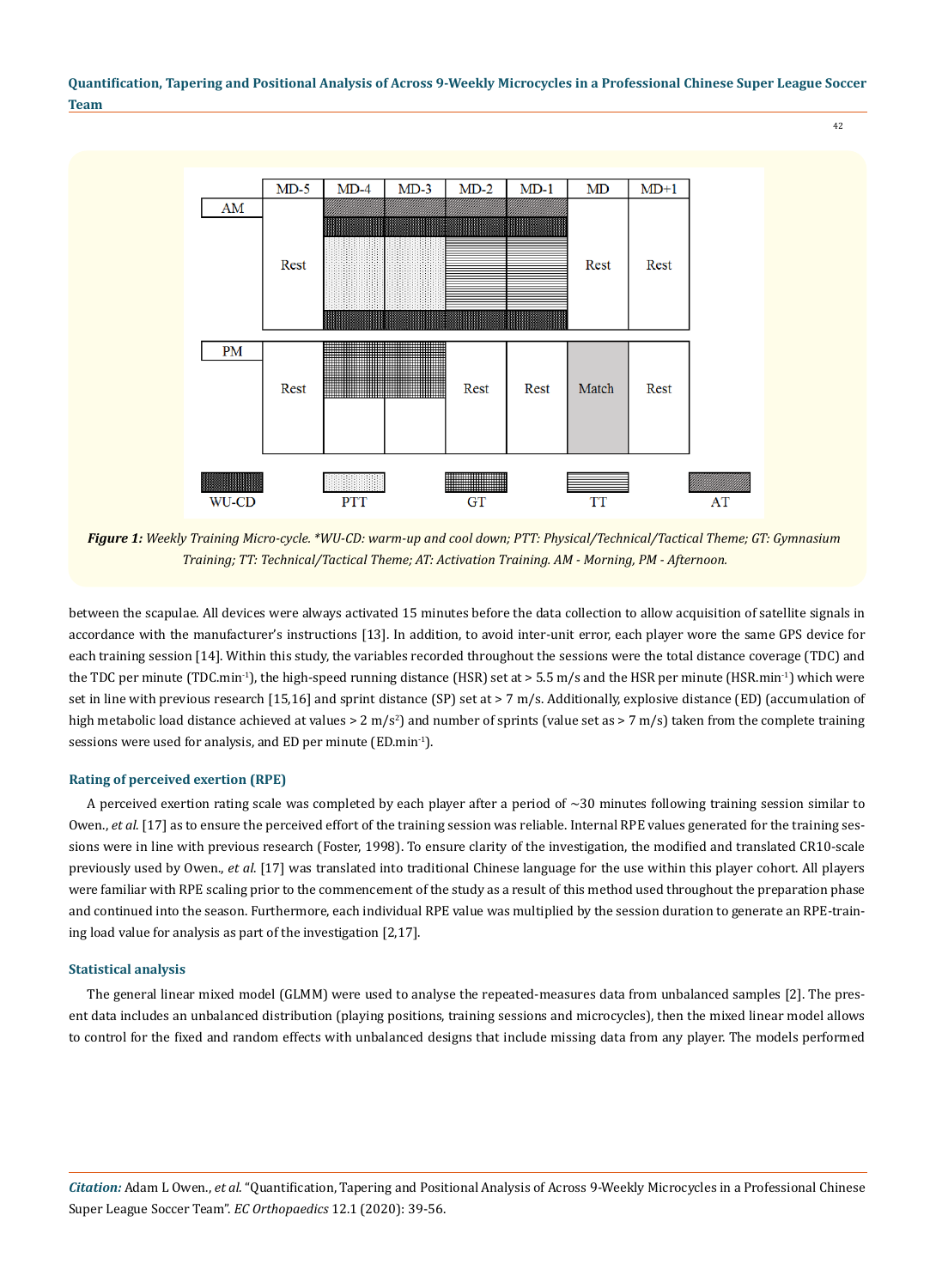43

included microcycles (weeks), days preceding the match (MD-4, MD-3, MD-2 and MD-1) and the various playing positions (CD, FB, CM, CF, WF) as fixed effects and individual players and training sessions as random effects. Results are presented as mean  $\pm$  SD and their 95% confidence intervals (CIs). Statistical significance were set at  $p \le 0.05$ . Furthermore, effect sizes (ES) were calculated to show the magnitude of the effects (standardized differences in means: Cohen's units) with their interpretation being based on the following criteria: < 0.2 trivial, 0.2 to 0.6 small effect, 0.6 to 1.2 moderate effect, 1.2 to 2.0 large effect and > 2.0 very large [18]. The differences between all variables were analysed using magnitude-based inference [19]. The quantitative chances of finding differences in the variables tested were assessed qualitatively as follows: < 1%, almost certainly not; 1 - 5%, very unlikely; 5 - 25%, unlikely; 25 - 75%, possibly; 75 - 95%, likely; 95 - 99%, very likely; > 99%, most likely. Statistical analyses were conducted using Statistical Analysis Software (SAS) for Windows, version 9.4 (SAS Institute Inc., Cary, NC, USA).

# **Results**

Descriptive results for the eight variables studied; TDC (total distance covered), TDC.min<sup>-1</sup>, HSR (high-speed running), HSR.min<sup>-1</sup>, SP (sprint distance), ED (explosive distance), ED.min-1 and RPE (ratings of perceived exertion/dynamic stress load) are presented in table 1. The fixed factors revealed a significant difference of playing position for TDC (F 4, 649 = 3.04; p < 0.05) and HSR (F 4, 649 = 2.6; p < 0.05), whereas HSR.min<sup>-1</sup> (F 4, 649 = 1.96; p = 0.10), RPE (F 4, 649 = 1.89; p = 0.11), ED (F 4, 649 = 1.81; p = 0.12), TDC.min<sup>-1</sup> (F 4, 649 = 1.79; p = 0.13), ED.min<sup>-1</sup> (F 4, 649 = 1.57; p = 0.18), and SP (F 4, 649 = 1.43; p = 0.22) shown no significant difference. Days preceding a match were shown to all be statistically significant for TDC (F 3, 649 = 69.11; p < 0.01), TDC.min<sup>-1</sup> (F 3, 649 = 4.86; p < 0.01), HSR (F 3, 649 = 40.18; p  $< 0.01$ ), HSRmin<sup>-1</sup> (F 3, 649 = 16.53; p < 0.01), SP (F 3, 649 = 23.61; p < 0.01), ED (F 3, 649 = 58.28; p = 0.01), ED.min<sup>-1</sup> (F 3, 649 = 22.77; p  $= 0.01$ , and RPE (F 3, 649 = 106.5; p < 0.01).

|                                    | <b>Total distance</b><br>covered (m) |       | <b>Total</b><br>distance<br>covered per<br>minute $(m/$<br>min) |           | <b>High speed</b><br>running(m) |           | <b>High speed</b><br>running per<br>minute<br>(m/min) |           | <b>Sprint</b><br>(m) |           | <b>Explosive</b><br>distance (m) |           | <b>Explosive</b><br>distance per<br>minute<br>(m/min) |           | <b>RPE</b> load<br>(au) |           |
|------------------------------------|--------------------------------------|-------|-----------------------------------------------------------------|-----------|---------------------------------|-----------|-------------------------------------------------------|-----------|----------------------|-----------|----------------------------------|-----------|-------------------------------------------------------|-----------|-------------------------|-----------|
| Days to match /<br><b>Position</b> | <b>SD</b><br><b>Mean</b>             |       | <b>Mean</b>                                                     | <b>SD</b> | <b>Mean</b>                     | <b>SD</b> | <b>Mean</b>                                           | <b>SD</b> | <b>Mean</b>          | <b>SD</b> | <b>Mean</b>                      | <b>SD</b> | <b>Mean</b>                                           | <b>SD</b> | <b>Mean</b>             | <b>SD</b> |
| 4 days                             |                                      |       |                                                                 |           |                                 |           |                                                       |           |                      |           |                                  |           |                                                       |           |                         |           |
| CD                                 | 4480.9                               | 910.0 | 63.9                                                            | 10.2      | 51.5                            | 40.5      | 0.9                                                   | 1.1       | 1.7                  | 5.9       | 497.8                            | 154.9     | 6.9                                                   | 1.6       | 181.6                   | 64.9      |
| <b>FB</b>                          | 4242.8                               | 969.3 | 59.5                                                            | 10.7      | 55.1                            | 43.5      | 0.9                                                   | 1.1       | 1.2                  | 2.8       | 487.8                            | 212.7     | 6.6                                                   | 2.3       | 145.4                   | 67.8      |
| <b>CM</b>                          | 4595.5                               | 799.9 | 63.6                                                            | 10.7      | 118.8                           | 199.9     | 2.2                                                   | 4.1       | 5.9                  | 15.4      | 585.9                            | 186.4     | 8.5                                                   | 2.3       | 195.3                   | 75.1      |
| CF                                 | 4584.4                               | 900.7 | 67.7                                                            | 11.2      | 155.3                           | 209.4     | 3.1                                                   | 5.4       | 6.6                  | 15.5      | 523.2                            | 204.2     | 7.3                                                   | 2.1       | 211.6                   | 86.4      |
| WF                                 | 4718.2                               | 929.3 | 65.2                                                            | 10.6      | 73.8                            | 58.5      | 1.2                                                   | 1.5       | 2.3                  | 5.1       | 554.5                            | 200.4     | 7.5                                                   | 2.8       | 183.9                   | 71.5      |
| Team Mean                          | 4557.6                               | 909.3 | 64.2                                                            | 10.8      | 88.3                            | 130.4     | 1.6                                                   | 3.1       | 3.4                  | 10.0      | 534.2                            | 194.0     | 7.4                                                   | 2.4       | 184.2                   | 74.9      |
| 3 days                             |                                      |       |                                                                 |           |                                 |           |                                                       |           |                      |           |                                  |           |                                                       |           |                         |           |
| CD                                 | 4922.0                               | 649.9 | 63.2                                                            | 13.1      | 183.9                           | 132.6     | 2.2                                                   | 1.6       | 48.6                 | 62.1      | 535.5                            | 160.0     | 6.5                                                   | 2.1       | 208.9                   | 64.9      |
| <b>FB</b>                          | 4855.8                               | 632.2 | 56.3                                                            | 9.3       | 269.0                           | 138.2     | 3.1                                                   | 1.6       | 63.1                 | 68.0      | 575.7                            | 138.1     | 6.7                                                   | 1.6       | 178.5                   | 68.8      |
| <b>CM</b>                          | 5431.0                               | 837.4 | 63.0                                                            | 11.7      | 318.9                           | 173.0     | 3.7                                                   | 2.1       | 85.8                 | 78.8      | 677.0                            | 138.2     | 7.9                                                   | 1.8       | 237.6                   | 98.3      |
| CF                                 | 5637.7                               | 559.3 | 64.5                                                            | 10.1      | 351.9                           | 138.7     | 4.1                                                   | 1.8       | 75.6                 | 68.6      | 708.1                            | 125.2     | 8.1                                                   | 1.7       | 276.4                   | 110.0     |
| WF                                 | 5401.0                               | 828.8 | 64.7                                                            | 15.6      | 314.8                           | 161.3     | 3.6                                                   | 1.9       | 60.5                 | 63.9      | 639.5                            | 171.7     | 7.3                                                   | 2.1       | 202.9                   | 64.9      |
| Team Mean                          | 5254.7                               | 778.4 | 62.6                                                            | 13.0      | 288.0                           | 159.7     | 3.3                                                   | 1.9       | 65.0                 | 67.9      | 624.8                            | 162.0     | 7.3                                                   | 2.0       | 216.3                   | 84.4      |
| 2 days                             |                                      |       |                                                                 |           |                                 |           |                                                       |           |                      |           |                                  |           |                                                       |           |                         |           |
| CD                                 | 2831.7                               | 499.7 | 57.9                                                            | 6.3       | 21.2                            | 21.3      | 0.4                                                   | 0.4       | 2.0                  | 7.1       | 250.5                            | 74.1      | 5.0                                                   | 1.3       | 103.8                   | 22.0      |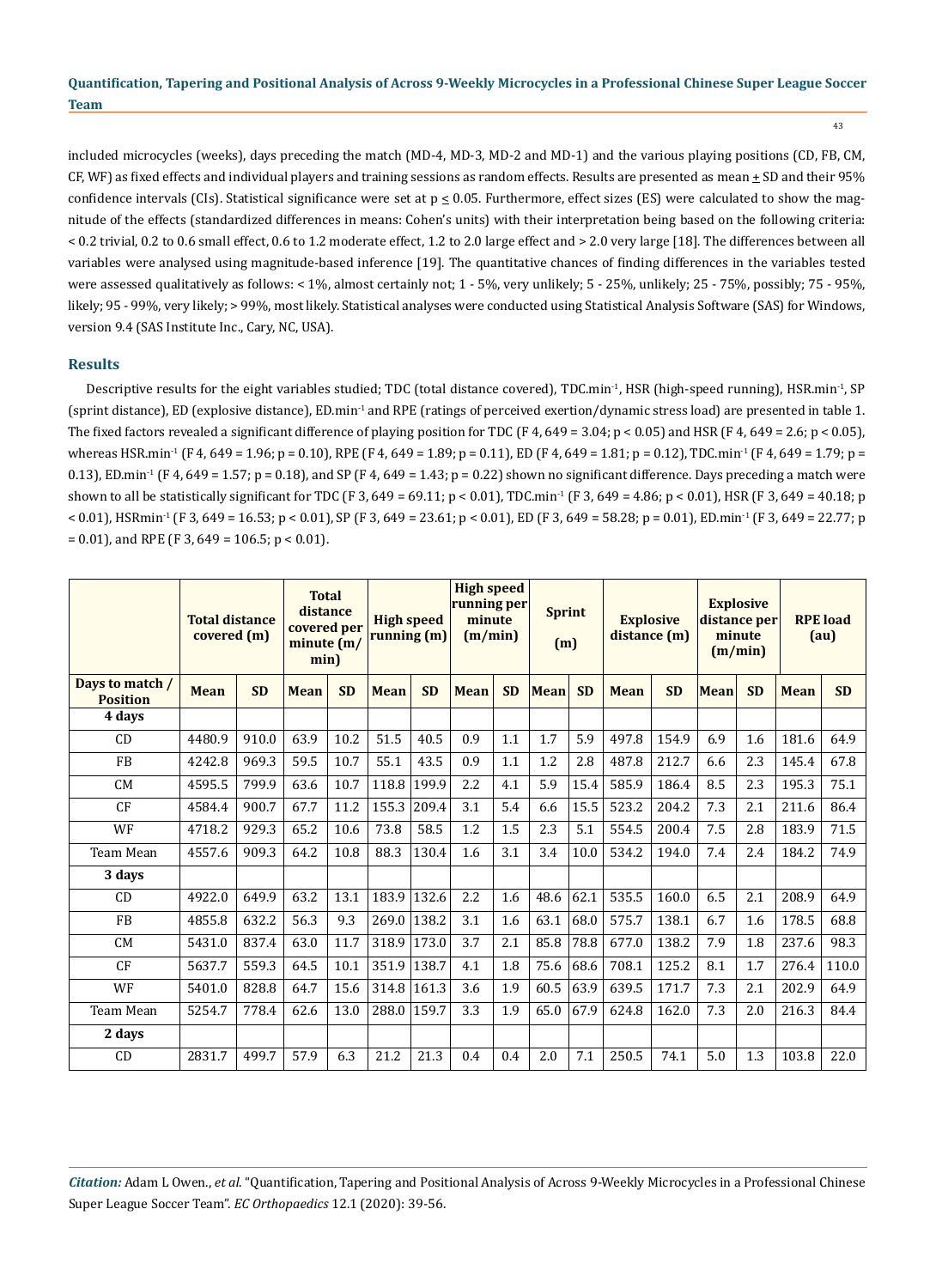44

| <b>FB</b>              | 3014.5                                                                                              | 484.8  | 58.4 | 5.9  | 57.7        | 66.8  | 1.1 | 1.2 | 3.7  | 9.2  | 309.7 | 105.6 | 5.9 | $1.7\,$ | 101.3 | 41.0  |
|------------------------|-----------------------------------------------------------------------------------------------------|--------|------|------|-------------|-------|-----|-----|------|------|-------|-------|-----|---------|-------|-------|
| CM                     | 3060.2                                                                                              | 484.7  | 61.0 | 8.9  | 28.9        | 35.0  | 0.6 | 0.6 | 1.7  | 4.5  | 315.2 | 80.4  | 6.4 | 1.5     | 110.0 | 47.9  |
| CF                     | 3381.9                                                                                              | 627.2  | 62.0 | 8.8  | 66.1        | 49.8  | 1.2 | 0.8 | 7.4  | 13.9 | 356.9 | 86.3  | 6.5 | 1.2     | 153.2 | 63.0  |
| WF                     | 3079.0                                                                                              | 630.3  | 60.7 | 8.9  | 46.1        | 41.6  | 0.9 | 0.8 | 3.8  | 9.1  | 327.8 | 121.3 | 6.4 | 2.0     | 104.5 | 36.2  |
| <b>Team Mean</b>       | 3056.5                                                                                              | 572.2  | 59.9 | 8.0  | 43.3        | 47.1  | 0.8 | 0.9 | 3.6  | 9.1  | 311.3 | 103.8 | 6.1 | 1.7     | 111.2 | 44.5  |
| 1 day                  |                                                                                                     |        |      |      |             |       |     |     |      |      |       |       |     |         |       |       |
| CD                     | 2499.3                                                                                              | 578.9  | 54.3 | 16.0 | 23.8        | 32.3  | 0.5 | 0.6 | 1.4  | 4.7  | 219.4 | 64.9  | 4.5 | 0.8     | 86.1  | 26.8  |
| <b>FB</b>              | 2421.7                                                                                              | 546.8  | 52.9 | 18.2 | 35.3        | 35.1  | 0.7 | 0.5 | 2.4  | 6.3  | 216.3 | 66.0  | 4.4 | 1.2     | 78.5  | 39.4  |
| <b>CM</b>              | 2584.1                                                                                              | 800.1  | 50.4 | 7.1  | 35.2        | 24.6  | 0.7 | 0.5 | 0.8  | 1.4  | 245.2 | 86.2  | 4.8 | 1.2     | 89.5  | 36.8  |
| CF                     | 2624.9                                                                                              | 482.3  | 55.5 | 17.1 | 32.7        | 30.6  | 0.7 | 0.6 | 0.5  | 1.3  | 231.0 | 83.6  | 4.6 | 1.6     | 102.1 | 42.9  |
| WF                     | 2649.5                                                                                              | 720.5  | 54.0 | 5.2  | 47.8        | 73.9  | 1.0 | 1.4 | 2.3  | 9.1  | 247.3 | 74.9  | 5.0 | 1.3     | 78.6  | 26.3  |
| Team Mean              | 2564.1                                                                                              | 649.5  | 53.4 | 13.0 | 36.7        | 48.8  | 0.7 | 0.9 | 1.6  | 6.2  | 233.6 | 75.5  | 4.7 | 1.3     | 85.3  | 34.5  |
| <b>Positional Mean</b> |                                                                                                     |        |      |      |             |       |     |     |      |      |       |       |     |         |       |       |
| CD                     | 3705.2                                                                                              | 1239.3 | 59.9 | 12.4 | 72.3        | 99.9  | 1.0 | 1.3 | 14.1 | 38.2 | 378.5 | 187.2 | 5.8 | 1.8     | 146.2 | 71.2  |
| <b>FB</b>              | 3576.2                                                                                              | 1181.7 | 56.6 | 12.2 | 104.2       | 125.9 | 1.5 | 1.5 | 17.8 | 43.2 | 388.8 | 197.3 | 5.9 | 1.9     | 123.9 | 67.2  |
| <b>CM</b>              | 3908.4                                                                                              | 1370.1 | 59.4 | 11.0 | 124.7       | 176.6 | 1.8 | 2.7 | 23.2 | 53.3 | 454.6 | 222.6 | 6.9 | 2.3     | 157.7 | 91.2  |
| CF                     | 4092.7                                                                                              | 1333.8 | 62.5 | 13.0 | 154.8       | 181.0 | 2.3 | 3.3 | 22.8 | 47.3 | 459.8 | 225.9 | 6.7 | 2.1     | 187.5 | 103.0 |
| WF                     | 3995.2                                                                                              | 1386.0 | 61.2 | 11.7 | 124.7       | 150.4 | 1.7 | 1.9 | 18.1 | 42.1 | 446.8 | 220.2 | 6.6 | 2.3     | 143.9 | 74.8  |
| Team Mean              | 3866.5                                                                                              | 1323.3 | 60.0 | 12.1 | 115.8 150.2 |       | 1.6 | 2.2 | 18.9 | 44.5 | 427.1 | 213.8 | 6.4 | 2.2     | 149.6 | 82.7  |
|                        | CD: Central Defender; FB: Full Back; CM: Central Midfielder; CF: Central Forward; WF: Wide Forward. |        |      |      |             |       |     |     |      |      |       |       |     |         |       |       |

|           |                       |                  |             | <b>Total distance covered</b> |               | Total distance covered per minute |      |             |               |  |  |  |
|-----------|-----------------------|------------------|-------------|-------------------------------|---------------|-----------------------------------|------|-------------|---------------|--|--|--|
|           |                       |                  |             | (m)                           |               | (m/min)                           |      |             |               |  |  |  |
|           | <b>Days preceding</b> |                  |             |                               | $\frac{0}{0}$ |                                   |      |             | $\frac{0}{0}$ |  |  |  |
|           | match                 |                  | <b>Mean</b> | <b>Diff</b>                   | <b>Change</b> | <b>Mean</b>                       |      | <b>Diff</b> | <b>Change</b> |  |  |  |
| CD        | $MD-4 / MD-3$         | 4480.9           | 4922.0      | 441.1                         | 10%           | 63.9                              | 63.2 | $-0.7$      | $-1\%$        |  |  |  |
|           | $MD-3/MD-2$           | 4922.0           | 2831.7      | $-2090.3$                     | $-42%$        | 63.2                              | 57.9 | $-5.3$      | $-8%$         |  |  |  |
|           | $MD-2 / MD-1$         | 2831.7           | 2499.3      | $-332.4$                      | $-12%$        | 57.9                              | 54.3 | $-3.6$      | $-6\%$        |  |  |  |
| <b>FB</b> | $MD-4 / MD-3$         | 4242.8           | 4855.8      | 613.0                         | 14%           | 59.5                              | 56.3 | $-3.2$      | $-5%$         |  |  |  |
|           | $MD-3/MD-2$           | 4855.8           | 3014.5      | $-1841.3$                     | $-38%$        | 56.3                              | 58.4 | 2.1         | 4%            |  |  |  |
|           | $MD-2 / MD-1$         | 2421.7<br>3014.5 |             | $-592.8$                      | $-20%$        | 58.4                              | 52.9 | $-5.5$      | $-9%$         |  |  |  |
| CM        | $MD-4 / MD-3$         | 4595.5<br>5431.0 |             | 835.5                         | 18%           | 63.6                              | 63.0 | $-0.6$      | $-1\%$        |  |  |  |
|           | $MD-3/MD-2$           | 5431.0           | 3060.2      | $-2370.8$                     | $-44%$        | 63.0                              | 61.0 | $-2.0$      | $-3%$         |  |  |  |
|           | $MD-2 / MD-1$         | 3060.2           | 2584.1      | $-476.1$                      | $-16%$        | 61.0                              | 50.4 | $-10.6$     | $-17%$        |  |  |  |
| CF        | $MD-4 / MD-3$         | 4584.4           | 5637.7      | 1053.3                        | 23%           | 67.7                              | 64.5 | $-3.2$      | $-5%$         |  |  |  |
|           | $MD-3/MD-2$           | 5637.7           | 3381.9      | $-2255.8$                     | $-40%$        | 64.5                              | 62.0 | $-2.5$      | $-4%$         |  |  |  |
|           | $MD-2 / MD-1$         | 3381.9           | 2624.9      | $-757.0$                      | $-22%$        | 62.0                              | 55.5 | $-6.5$      | $-10%$        |  |  |  |
| WF        | $MD-4 / MD-3$         | 4718.2           | 5401.0      | 682.8                         | 14%           | 65.2                              | 64.7 | $-0.5$      | $-1\%$        |  |  |  |
|           | $MD-3/MD-2$           | 5401.0           | 3079.0      | $-2322.0$                     | $-43%$        | 64.7                              | 60.7 | $-4.0$      | $-6\%$        |  |  |  |
|           | $MD-2 / MD-1$         | 3079.0           | 2649.5      | $-429.5$                      | $-14%$        | 60.7                              | 54.0 | $-6.7$      | $-11%$        |  |  |  |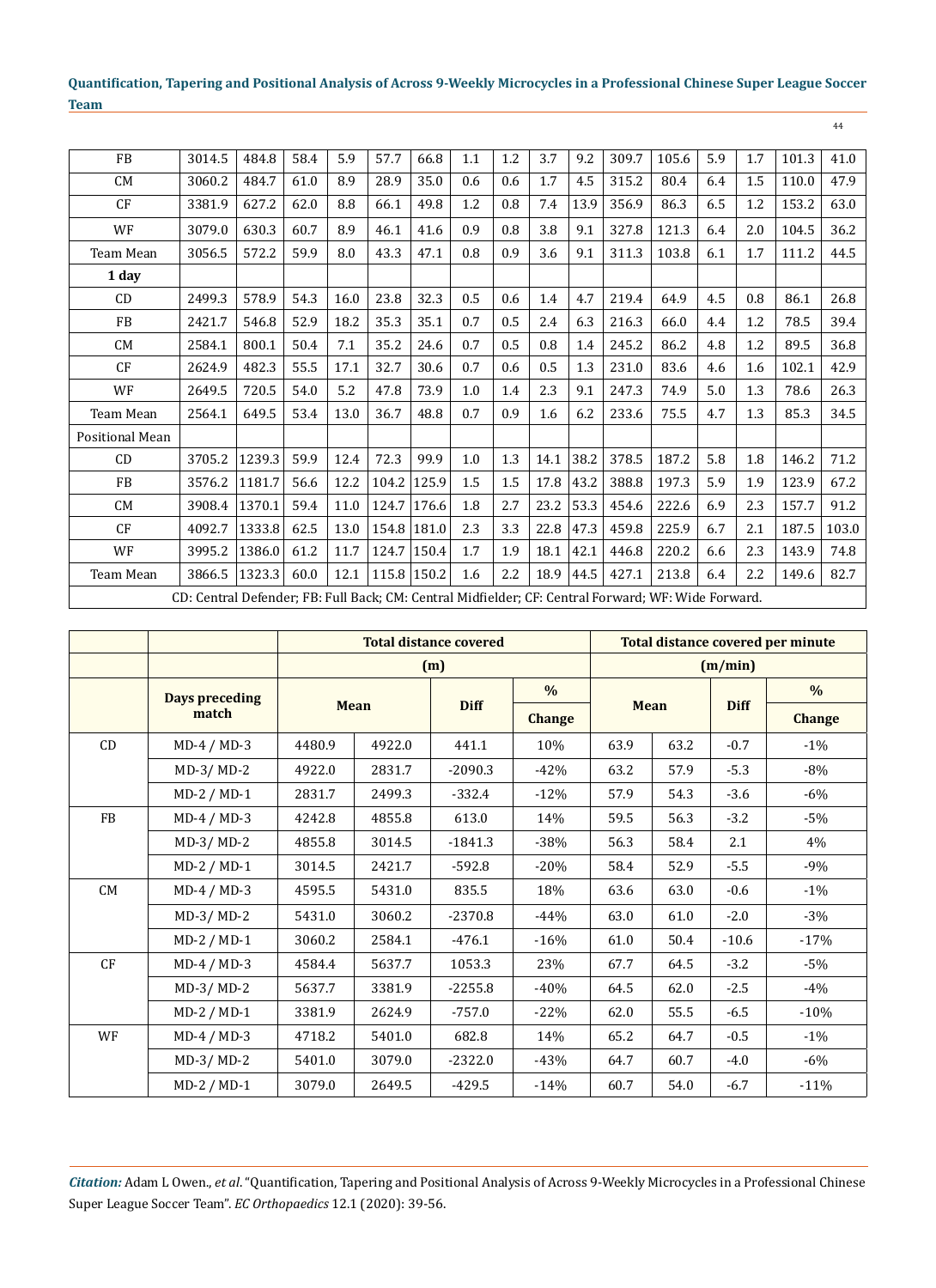| Team Aver-<br>age | $MD-4 / MD-3$                                                                                       | 4524.4 | 5249.5 | 725.1     | 16%    | 64.0 | 62.3 |        | $-3%$  |  |  |  |  |  |
|-------------------|-----------------------------------------------------------------------------------------------------|--------|--------|-----------|--------|------|------|--------|--------|--|--|--|--|--|
|                   | $MD-3/MD-2$                                                                                         | 5249.5 | 3073.5 | $-2176.0$ | $-41%$ | 62.3 | 60.0 | $-2.3$ | $-4%$  |  |  |  |  |  |
|                   | $MD-2 / MD-1$                                                                                       | 3073.5 | 2555.9 | $-517.6$  | $-17%$ | 60.0 | 53.4 | $-6.6$ | $-11%$ |  |  |  |  |  |
|                   | CD: Central Defender; FB: Full Back; CM: Central Midfielder; CF: Central Forward; WF: Wide Forward. |        |        |           |        |      |      |        |        |  |  |  |  |  |

**High speed running (m) High speed running per minute (m/min) Days preceding match Mean Diff % Change Mean Diff % Change** CD MD-4 / MD-3  $\begin{vmatrix} 51.5 & 183.9 & 132.4 & 257\% & 0.9 & 2.2 & 1.3 \end{vmatrix}$  144% MD-3/ MD-2  $|183.9 |21.2 |162.7 | 388\% |2.2 | 0.4 | 1.8 | 82\%$ MD-2 / MD-1 21.2 23.8 2.6 12% 0.4 0.5 0.1 25% FB  $\vert$  MD-4 / MD-3  $\vert$  55.1 269.0 213.9 388% 0.9 3.1 2.2 2.2 244% MD-3/ MD-2  $\begin{array}{|c|c|c|c|c|c|c|c|c|} \hline \text{M.D-3/MD-2} & \text{269.0} & \text{57.7} & \text{-211.3} & \text{-79\%} & \text{3.1} & \text{1.1} & \text{-2.0} & \text{-65\%} \ \hline \end{array}$ MD-2 / MD-1  $\begin{array}{|c|c|c|c|c|c|c|c|c|} \hline \text{M.D-2} & 57.7 & 35.3 & -22.4 & -39\% & 1.1 & 0.7 & -0.4 & -36\% \hline \end{array}$ CM | MD-4 / MD-3 | 118.8 | 318.9 | 200.1 | 168% | 2.2 | 3.7 | 1.5 | 68% MD-3/ MD-2  $|318.9 |28.9 |-290.0 | -91\% |3.7 |0.6 | -3.1 | -84\%$ MD-2 / MD-1 28.9 35.2 6.3 22% 0.6 0.7 0.1 17% CF | MD-4 / MD-3 | 155.3 | 351.9 | 196.6 | 127% | 3.1 | 4.1 | 1.0 | 32% MD-3/ MD-2  $\begin{array}{|c|c|c|c|c|c|c|c|c|} \hline \end{array}$  351.9 | 66.1 | -285.8 | -81% | 4.1 | 1.2 | -2.9 | -71% MD-2 / MD-1 66.1 32.7 -33.4 -51% 1.2 0.7 -0.5 -42% WF | MD-4 / MD-3 | 73.8 | 314.8 | 241.0 | 327% | 1.2 | 3.6 | 2.4 | 200% MD-3/ MD-2 | 314.8 | 46.1 | -268.7 | -85% | 3.6 | 0.9 | -2.7 | -75% MD-2 / MD-1  $\begin{array}{|c|c|c|c|c|c|c|c|} \hline \end{array}$  47.8 1.7 4% 0.9 1.0 0.1 11% Team Average MD-4 / MD-3 | 90.9 | 287.7 | 196.8 | 217% | 1.7 | 3.3 | 1.7 | 101% MD-3/ MD-2  $|287.7 + 44.0 + 243.7 + 85\%|3.3 + 0.8 + 2.5 + 75\%$ MD-2 / MD-1  $\begin{array}{|c|c|c|c|c|c|c|c|c|} \hline \end{array}$  44.0  $\begin{array}{|c|c|c|c|c|c|c|} \hline \end{array}$  -21%  $\begin{array}{|c|c|c|c|c|c|} \hline \end{array}$  -0.1  $\begin{array}{|c|c|c|c|c|c|} \hline \end{array}$  -14% CD: Central Defender; FB: Full Back; CM: Central Midfielder; CF: Central Forward; WF: Wide Forward.

|           |                           |                |             | <b>Sprint</b> |                                | <b>Explosive distance (m)</b> |       |             | min)                           | <b>Explosive distance (m/</b> | <b>RPE Load (au)</b> |             |                                |             |       |             |                                |
|-----------|---------------------------|----------------|-------------|---------------|--------------------------------|-------------------------------|-------|-------------|--------------------------------|-------------------------------|----------------------|-------------|--------------------------------|-------------|-------|-------------|--------------------------------|
|           | Days preced-<br>ing match |                | <b>Mean</b> | <b>Diff</b>   | $\frac{0}{0}$<br><b>Change</b> | <b>Mean</b>                   |       | <b>Diff</b> | $\frac{0}{0}$<br><b>Change</b> | <b>Mean</b>                   |                      | <b>Diff</b> | $\frac{0}{0}$<br><b>Change</b> | <b>Mean</b> |       | <b>Diff</b> | $\frac{0}{0}$<br><b>Change</b> |
| CD        | $MD-4 / MD-3$             | 1.7            | 48.6        | 46.9          | 2759%                          | 497.8                         | 535.5 | 37.7        | 8%                             | 6.9                           | 6.5                  | $-0.4$      | $-6%$                          | 181.6       | 208.9 | 27.3        | 15%                            |
|           | $MD-3/MD-2$               | 48.6           | 2           | $-46.6$       | $-96%$                         | 535.5                         | 250.5 | $-285.0$    | $-53%$                         | 6.5                           | 5                    | $-1.5$      | $-23%$                         | 208.9       | 103.8 | $-105.1$    | $-50%$                         |
|           | $MD-2 / MD-1$             | $\overline{2}$ | 1.4         | $-0.6$        | $-30%$                         | 250.5                         | 219.4 | $-31.1$     | $-12%$                         | 5                             | 4.5                  | $-0.5$      | $-10%$                         | 103.8       | 86.1  | $-17.7$     | $-17%$                         |
| <b>FB</b> | $MD-4 / MD-3$             | 1.2            | 63.1        | 61.9          | 5158%                          | 487.8                         | 575.7 | 87.9        | 18%                            | 6.6                           | 6.7                  | 0.1         | 2%                             | 145.4       | 178.5 | 33.1        | 23%                            |
|           | $MD-3/MD-2$               | 63.1           | 3.7         | $-59.4$       | $-94%$                         | 575.7                         | 309.7 | $-266.0$    | $-46%$                         | 6.7                           | 5.9                  | $-0.8$      | $-12%$                         | 178.5       | 101.3 | $-77.2$     | $-43%$                         |
|           | $MD-2 / MD-1$             | 3.7            | 2.4         | $-1.3$        | $-35%$                         | 309.7                         | 216.3 | $-93.4$     | $-30%$                         | 5.9                           | 4.4                  | $-1.5$      | $-25%$                         | 101.3       | 78.5  | $-22.8$     | $-23%$                         |
| <b>CM</b> | $MD-4 / MD-3$             | 5.9            | 85.8        | 79.9          | 1354%                          | 585.9                         | 677   | 91.1        | 16%                            | 8.5                           | 7.9                  | $-0.6$      | $-7%$                          | 195.3       | 237.6 | 42.3        | 22%                            |
|           | $MD-3/MD-2$               | 85.8           | 1.7         | $-84.1$       | $-98%$                         | 677                           | 315.2 | $-361.8$    | $-53%$                         | 7.9                           | 6.4                  | $-1.5$      | $-19%$                         | 237.6       | 110   | $-127.6$    | $-54%$                         |
|           | $MD-2 / MD-1$             | 1.7            | 0.8         | $-0.9$        | $-53%$                         | 315.2                         | 245.2 | $-70.0$     | $-22%$                         | 6.4                           | 4.8                  | $-1.6$      | $-25%$                         | 110         | 89.5  | $-20.5$     | $-19%$                         |

*Citation:* Adam L Owen., *et al*. "Quantification, Tapering and Positional Analysis of Across 9-Weekly Microcycles in a Professional Chinese Super League Soccer Team". *EC Orthopaedics* 12.1 (2020): 39-56.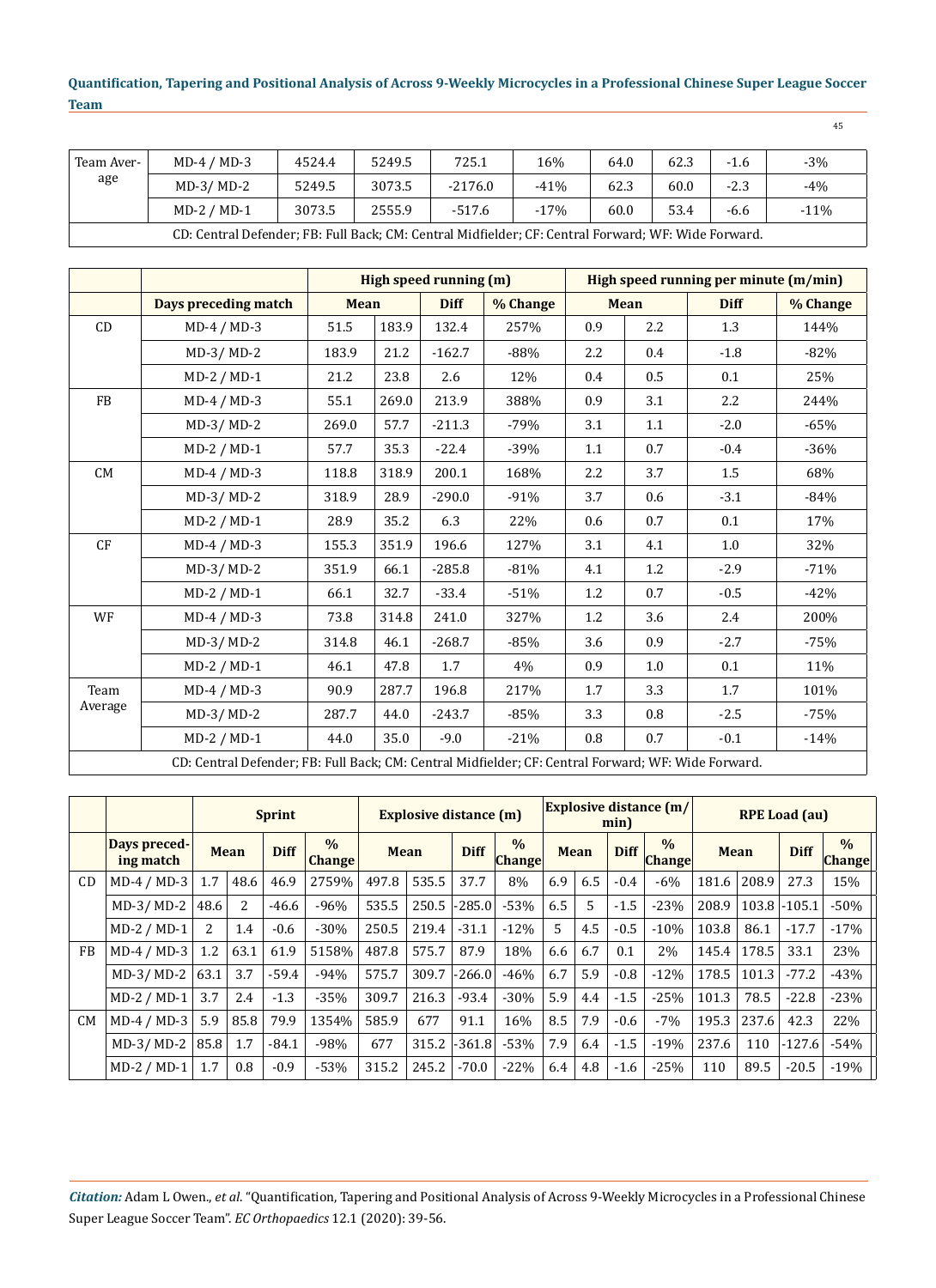| CF           | $MD-4 / MD-3$                     | 6.6  | 75.6 | 69.0    | 1045%                                                                                               | 554.5                      | 639.5 | 85.0          | 15%     | 7.3  | 8.1           | 0.8    | 11%    | 211.6                         | 276.4 | 64.8           | 31%    |
|--------------|-----------------------------------|------|------|---------|-----------------------------------------------------------------------------------------------------|----------------------------|-------|---------------|---------|------|---------------|--------|--------|-------------------------------|-------|----------------|--------|
|              | $MD-3/MD-2$                       | 75.6 | 7.4  | $-68.2$ | $-90%$                                                                                              | 639.5                      |       | 327.8 - 311.7 | -49%    | 8.1  | 6.5           | $-1.6$ | $-20%$ | 276.4                         |       | $153.2$ -123.2 | $-45%$ |
|              | $MD-2 / MD-1$                     | 7.4  | 0.5  | $-6.9$  | $-93%$                                                                                              | 327.8                      | 247.3 | $-80.5$       | $-25%$  | 6.5  | 4.6           | $-1.9$ | $-29%$ | 153.2                         | 102.1 | $-51.1$        | $-33%$ |
| WF           | $MD-4 / MD-3$                     | 2.3  | 60.5 | 58.2    | 2530%                                                                                               | 554.5                      | 639.5 | 85.0          | 15%     | 7.5  | 7.3           | $-0.2$ | $-3%$  | 183.9                         | 202.9 | 19.0           | 10%    |
|              | $MD-3/MD-2$                       | 60.5 | 3.8  | $-56.7$ | $-94%$                                                                                              | 639.5                      |       | 327.8 - 311.7 | -49%    | 7.3  | 6.4           | $-0.9$ | $-12%$ | 202.9                         | 104.5 | $-98.4$        | $-48%$ |
|              | MD-2 / MD-1 $ 60.5 $              |      | 3.8  | $-56.7$ | $-94%$                                                                                              | 327.8                      | 247.3 | $-80.5$       | $-25%$  | 6.4  | 5             | $-1.4$ | $-22%$ | 104.5                         | 78.6  | $-25.9$        | $-25%$ |
|              | Team   MD-4 / MD-3   3.54   66.72 |      |      | 63.2    | 1785% 529.84 627.16                                                                                 |                            |       | 97.3          | 18%     | 7.36 | 7.3           | $-0.1$ | $-1\%$ | 183.56 220.86                 |       | 37.3           | 20%    |
| Aver-<br>age | MD-3/MD-2 66.72 3.72              |      |      | $-63.0$ | $-94%$                                                                                              | $ 627.16 312.02  - 315.1 $ |       |               | -50%    |      | 7.3   6.04    | $-1.3$ |        | $-17\%$ 220.86 114.56 - 106.3 |       |                | $-48%$ |
|              | MD-2 / MD-1 3.72   1.48           |      |      | $-2.2$  | $-60\%$                                                                                             | $ 312.02 231.84  -80.2$    |       |               | $-26\%$ |      | $6.04$   4.66 | $-1.4$ |        | $-23\%$   114.56   86.96      |       | $-27.6$        | $-24%$ |
|              |                                   |      |      |         | CD: Central Defender; FB: Full Back; CM: Central Midfielder; CF: Central Forward; WF: Wide Forward. |                            |       |               |         |      |               |        |        |                               |       |                |        |

# **Playing positions/variables**

The results for playing position revealed overall (See figure 2-9), CF (4092.6 [3840, 4350] m) reported significantly higher TDC values compared to CD (3705.2 [3490, 3920] m, ES = 0.30, small;  $p < 0.05$ ; likely). Furthermore, CF (ES = 0.41, small;  $p < 0.01$ , very likely), WF (3995.2 [3810, 4180] m, ES = 0.33, small; p < 0.05, likely), and CM (3908.4 [3670, 4150] m, ES = 0.26, small; p < 0.05, likely) reported significantly higher values compared to FB (3576.2 [3370, 3780] m). The TDC.min<sup>-1</sup> values for CF (62.5 [60, 65] m/min<sup>-1</sup>, ES = 0.47, small; p < 0.05; likely) and WF (61.2 [59.7, 62.7] m/min-1, ES = 0.38, small; p < 0.05; likely) were significantly higher compared to FB (56.6 [54.5, 58.7] m/min-1). The HSR values for CF (154.8 [120, 189] m, ES = 0.56, small; p < 0.01, very likely), CM (124.7 [93.4, 156] m, ES = 0.37, small;  $p < 0.05$ , likely) and WF (124.7 [105, 144] m, ES = 0.41, small;  $p < 0.05$ , likely) were all significantly higher compared to CD (72.3) [55.3, 89.3] m). The HSR.min<sup>-1</sup> values for CF (2.32 [1.7, 2.94] m/min<sup>-1</sup>, ES = 0.52, small; p < 0.01, likely), and WF (1.69 [1.45, 1.93] m/min<sup>-1</sup>, ES = 0.42, small;  $p < 0.05$ , possibly) were significantly higher compared to CD (1.02 [0.80, 1.24] m/min<sup>-1</sup>).



*Figure 2: Players' training load data for total distance covered (TDC) across the days before a match (MD-4, MD-3, MD-2, MD-1) and player's position. Data was presented as mean + SD. CD: Central Defender; FB: Full Back; CM: Central Midfielder; CF: Central Forward; WF: Wide Forward. CF-CD: Significant differences between central forward and central defender; CF-FB: Significant differences between central forward and full back; WF-FB: Significant differences between wide forward and full back; and CM-FB: Significant differences between central midfielder and full back. MD-2-MD-1: Significant differences between two and one days to match; MD-3-MD-1: Significant differences between three and one days to match; MD-4-MD-1: Significant differences between four and one days to match; MD-3-MD-2: Significant differences between three and two days preceding a match; MD-4-MD-2: Significant differences between four and two days preceding a match; and MD-3-MD-4: significant differences between three and four days preceding a match.* 

*Citation:* Adam L Owen., *et al*. "Quantification, Tapering and Positional Analysis of Across 9-Weekly Microcycles in a Professional Chinese Super League Soccer Team". *EC Orthopaedics* 12.1 (2020): 39-56.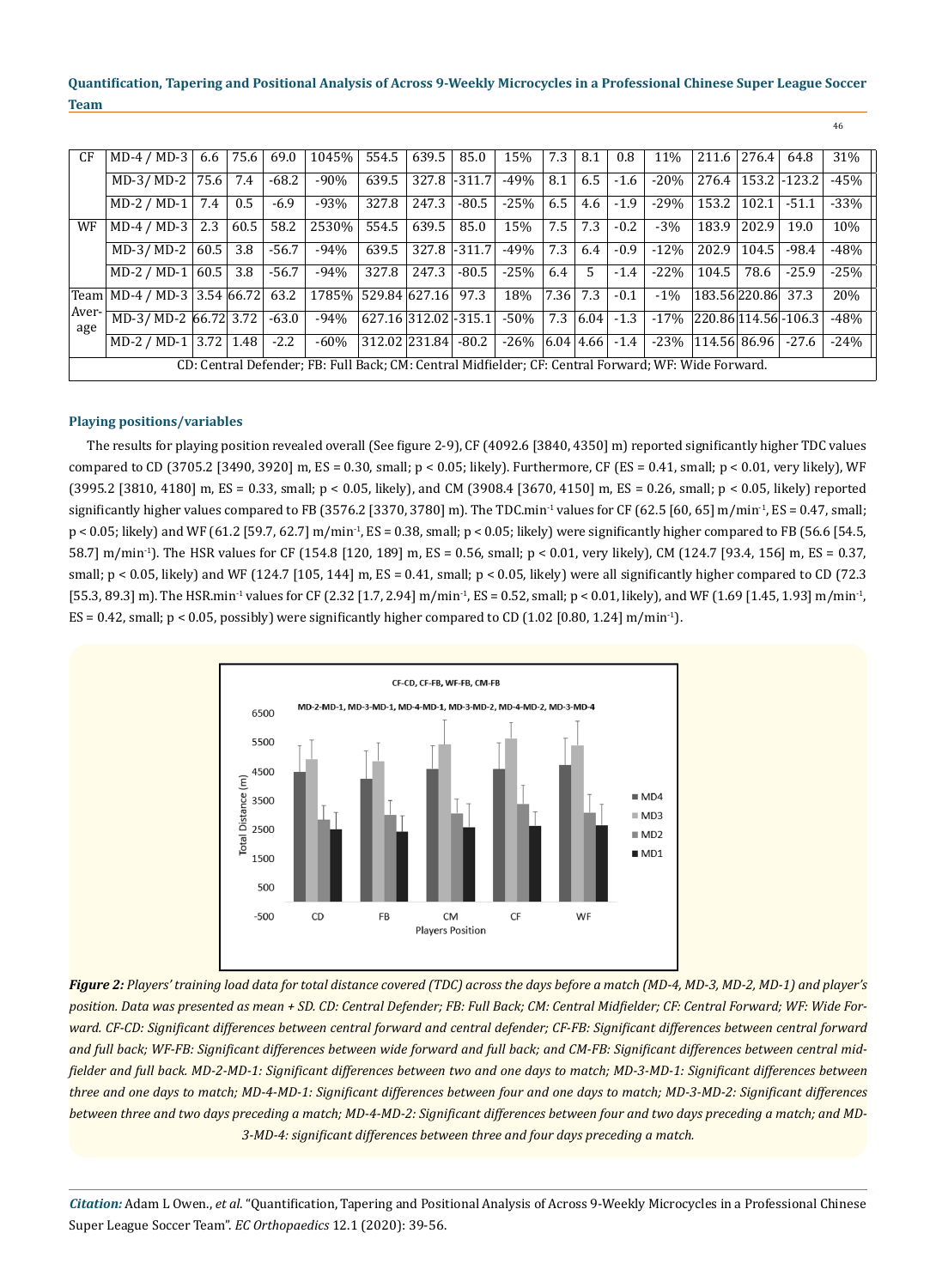

*Figure 3: Players' training load data for average speed (TDC.min-1) across the days before a match (MD-4, MD-3, MD-2, MD-1) and player's position. Data was presented as mean + SD. CD: Central Defender; FB: Full Back; CM: Central Midfielder; CF: Central Forward; WF: Wide Forward. CF-FB: Significant differences between central forward and full back; WF-FB: Significant differences between wide forward and full*  back. MD-2-MD-1: Significant differences between two and one days to match; MD-3-MD-1: Significant differences between three and one *days to match; and MD-4-MD-1: Significant differences between four and one day preceding a match.* 



*Figure 4: Players' training load data for high speed running (HSR) across the days before a match (MD-4, MD-3, MD-2, MD-1) and player's position. Data was presented as mean + SD. CD: Central Defender; FB: Full Back; CM: Central Midfielder; CF: Central Forward; WF: Wide Forward. CF-CD: Significant differences between central forward and central defender; CM-CD: Significant differences between central midfielder and central defender; WF-CD: Significant differences between wide forward and central defender. MD-3-MD-1: significant differences between three and one days to match; MD-4-MD-1: Significant differences between four and one days to match; MD-3-MD-2: Significant differences between three and two days preceding a match; MD-4-MD-2: Significant differences between four and two days preceding a match; and MD-3-MD-4: significant differences between three and four days preceding a match.*

*Citation:* Adam L Owen., *et al*. "Quantification, Tapering and Positional Analysis of Across 9-Weekly Microcycles in a Professional Chinese Super League Soccer Team". *EC Orthopaedics* 12.1 (2020): 39-56.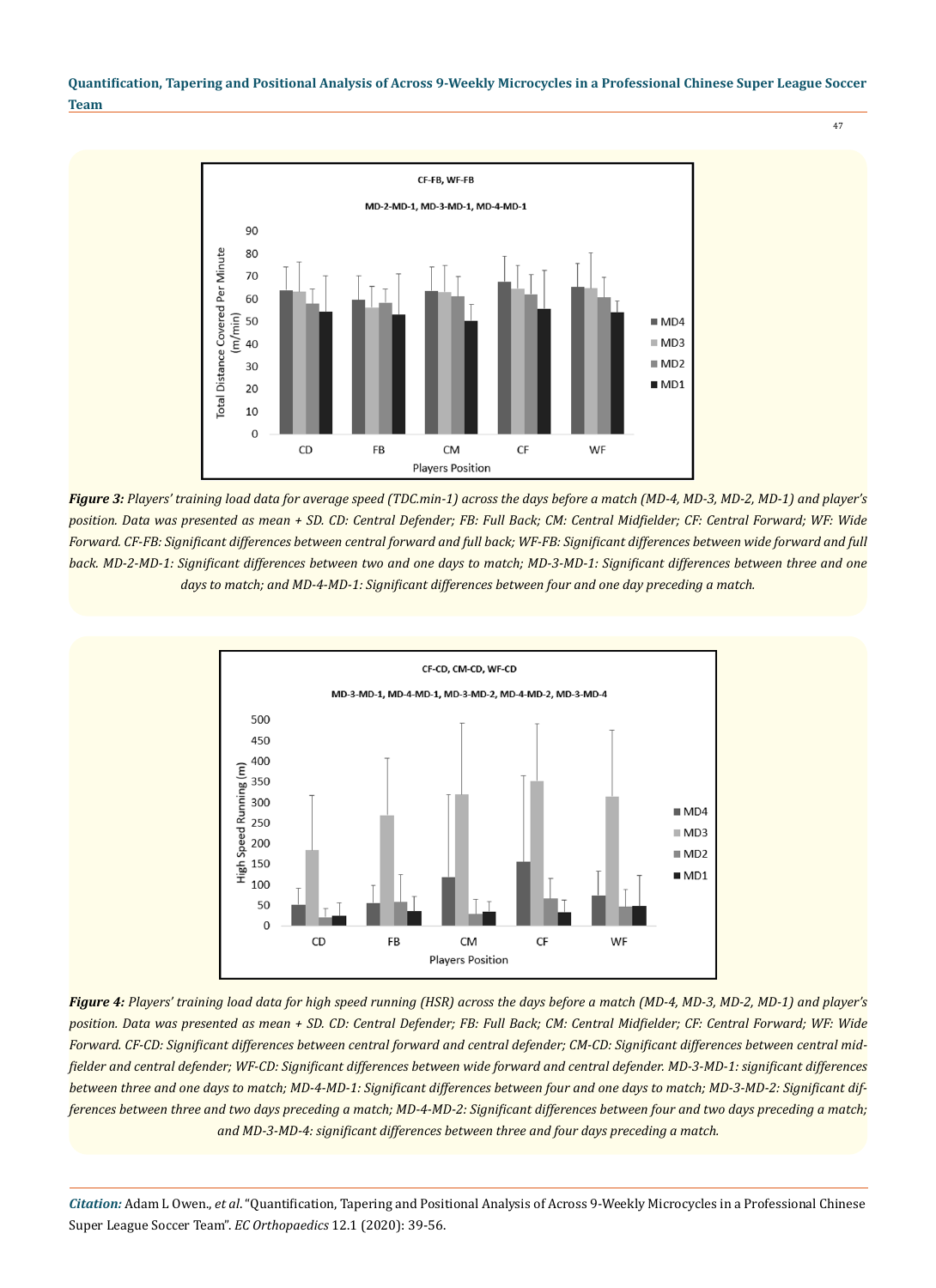

*Figure 5: Players' training load data for high speed running (HSR.min-1) across the days before a match (MD-4, MD-3, MD-2, MD-1) and player's position. Data was presented as mean + SD. CD: Central Defender; FB: Full Back; CM: Central Midfielder; CF: Central Forward; WF: Wide Forward. CM-CD: Significant differences between central midfielder and central defender; CF-CD significant differences between central forward and central defender; and WF-CD significant differences between wide forward and central defender. MD-3-MD-1: Significant differences between three and one days to match; MD-4-MD-1: Significant differences between four and one days to match; MD-3-MD-2: Significant differences between three and two days preceding a match; MD-4-MD-2: Significant differences between four and two days preceding a match; and MD-4-MD-3: Significant differences between four and three days preceding a match.*



*Figure 6: Players' training load data for sprint (SP) across the days before a match (MD-4, MD-3, MD-2, MD-1) and player's position. Data was presented as mean + SD. CD: Central Defender; FB: Full Back; CM: Central Midfielder; CF: Central Forward; WF: Wide Forward. CF-CD: Significant differences between central forward and central defender. MD-3-MD-1: Significant differences between three and one days to match; MD-3-MD-2: Significant differences between three and two days preceding a match; and MD-3-MD-4: Significant differences between three and four days preceding a match.*

*Citation:* Adam L Owen., *et al*. "Quantification, Tapering and Positional Analysis of Across 9-Weekly Microcycles in a Professional Chinese Super League Soccer Team". *EC Orthopaedics* 12.1 (2020): 39-56.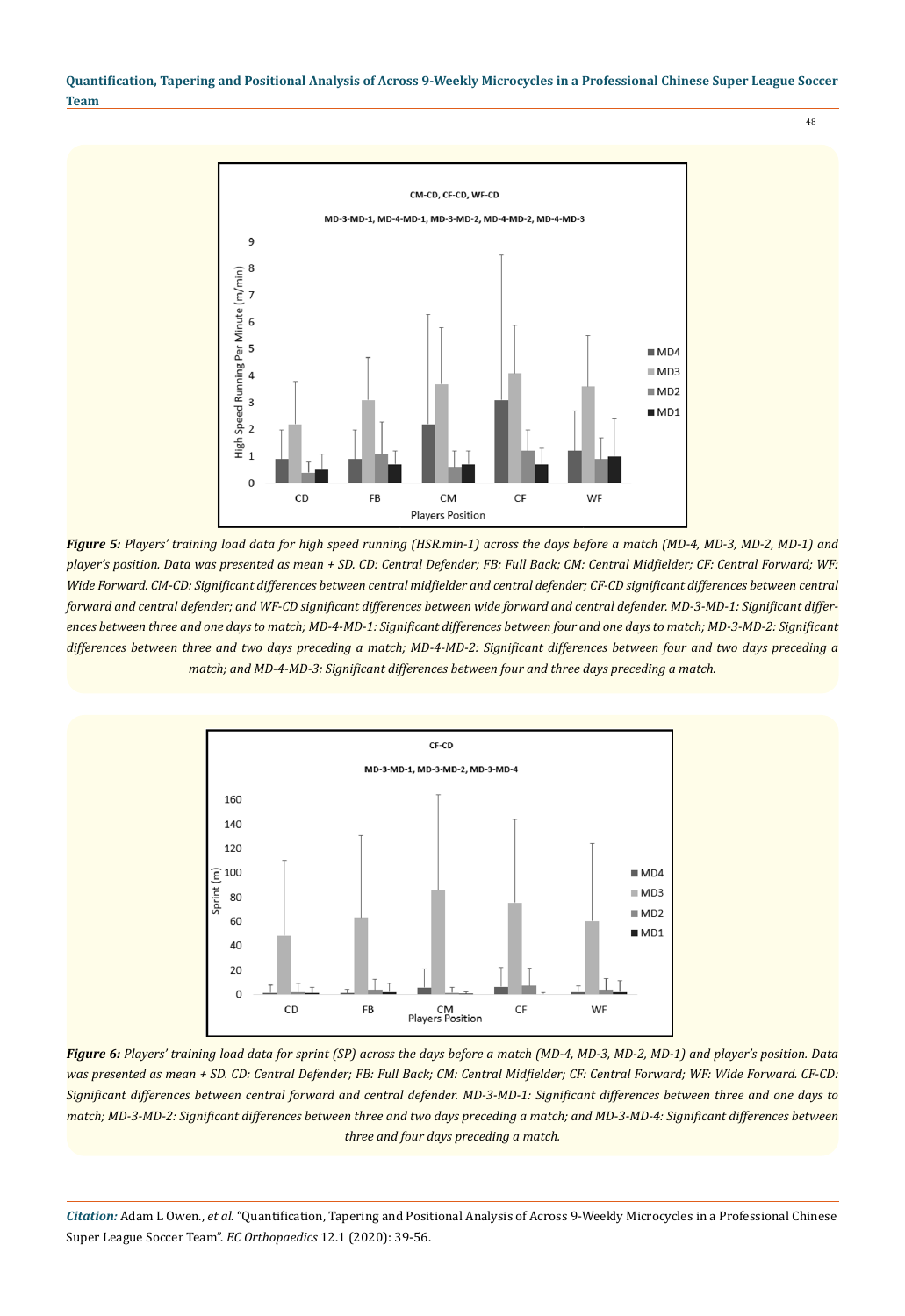

*Figure 7: Players' training load data for explosive distance (ED) across the days before a match (MD-4, MD-3, MD-2, MD-1) and player's position. Data was presented as mean + SD. CD: Central Defender; FB: Full Back; CM: Central Midfielder; CF: Central Forward; WF: Wide For*ward. CM-CD: Significant differences between central midfielder and central defender; and CM-FB: Significant differences between central *midfielder and full back. MD-2-MD-1: Significant differences between two and one days to match; MD-3-MD-1: Significant differences between three and one days to match; MD-4-MD-1: Significant differences between four and one days to match; MD-3-MD-2: Significant differences between three and two days to match; MD-4-MD-2: Significant differences between four and two days to match; and MD-4-MD-3: Significant differences between four and three days to match.* 



*Figure 8: Players' training load data for explosive distance (ED.min-1) across the days before a match (MD-4, MD-3, MD-2, MD-1) and player's position. Data was presented as mean + SD. CD: Central Defender; FB: Full Back; CM: Central Midfielder; CF: Central Forward; WF: Wide Forward. CM-CD: Significant differences between central midfielder and central defender; CM-FB: Significant differences between central midfielder and full back; and WF-CD: Significant differences between wide forward and central defender. MD-2-MD-1: Significant differences between two and one days to match; MD-3-MD-1: Significant differences between three and one days to match; MD-4-MD-1: Significant differences between four and one days to match; MD-3-MD-2: Significant differences between three and two days to match; and MD-4-MD-2: Significant differences between four and two days to match.*

*Citation:* Adam L Owen., *et al*. "Quantification, Tapering and Positional Analysis of Across 9-Weekly Microcycles in a Professional Chinese Super League Soccer Team". *EC Orthopaedics* 12.1 (2020): 39-56.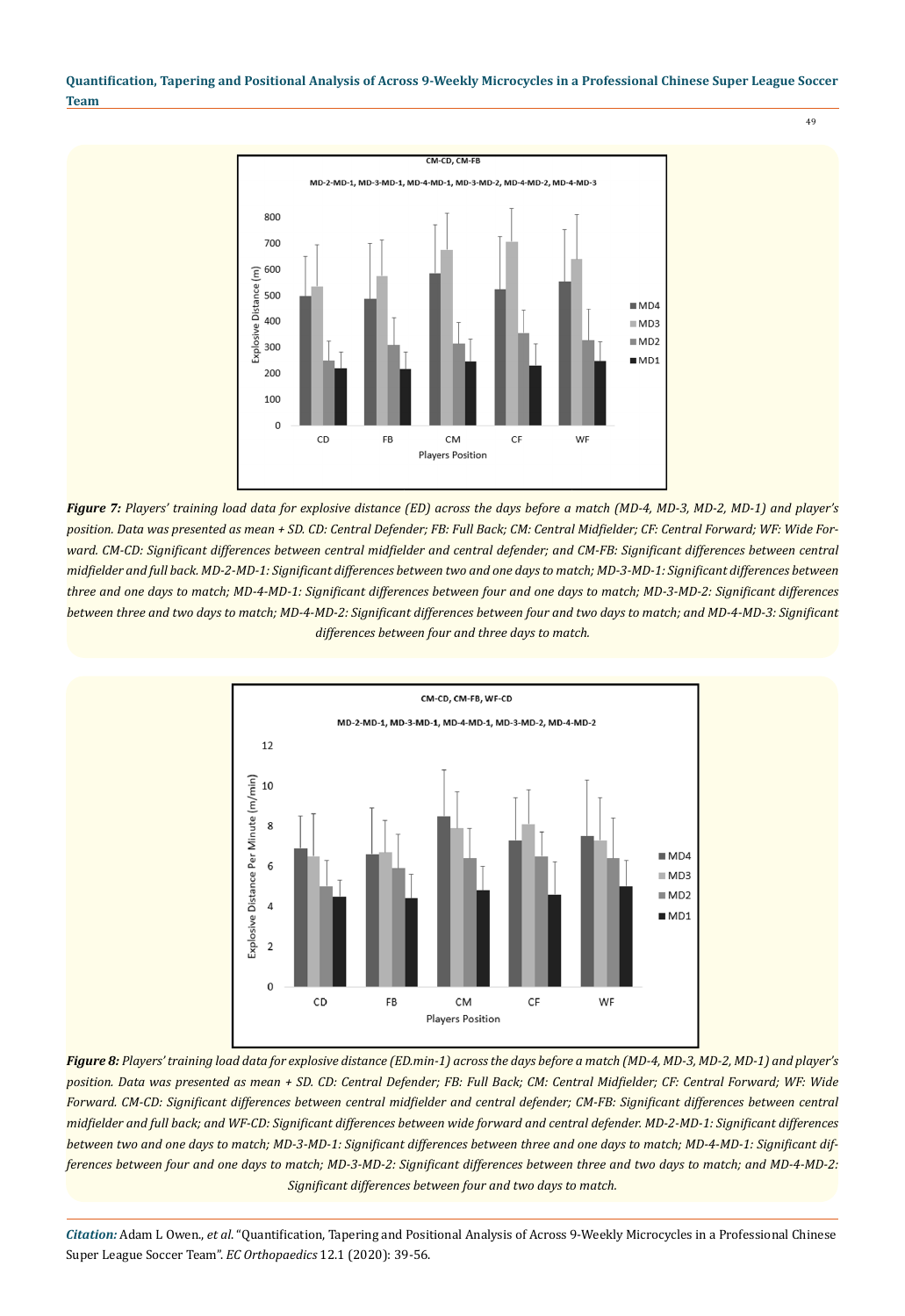> CF-FB, CD-FB MD-2-MD-1, MD-3-MD-1, MD-4-MD-1, MD-3-MD-2, MD-4-MD-2, MD-3-MD-4 400 Ratings of Perceived Exertion Load (au) 350 300 250  $MDA$ 200  $MDS$ 150  $MDD2$ 100  $MDI$ 50  $\Omega$ FB CD CM CF WF Players Position

*Figure 9: Players' training load data for rating of perceived exertion load (RPE) across the days before a match (MD-4, MD-3, MD-2, MD-1) and player's position. Data was presented as mean + SD. CD: Central Defender; FB: Full Back; CM: Central Midfielder; CF: Central Forward; WF:*  Wide Forward. CF-FB: Significant differences between central forward and full back; CD-FB: Significant differences between central defender *and full back. MD-2-MD-1: Significant differences between two and one days to match; MD-3-MD-1: Significant differences between three and one days to match; MD-4-MD-1: Significant differences between four and one days to match; MD-3-MD-2: Significant differences between three and two days preceding a match; MD-4-MD-2: Significant differences between four and two days preceding a match; and MD-3-MD-4: Significant differences between three and four days preceding a match.*

Similarly, for SP, CF (22.8 [13.8, 31.8] m, ES = 0.2, small;  $p < 0.05$ , possibly) had significantly higher values compared to CD (14.1 [7.58, 20.6] m). The results for ED revealed CM (454.6 [415, 494] m), reported significantly higher values for ED compared to CD (378.5 [347, 410] m, ES = 0.37, small; p < 0.05, likely), and FB (388.8 [355, 423] m, ES = 0.31, small; p < 0.05, likely). Similarly for ED. min-1, CM (6.9 [6.5, 7.3] m/min<sup>-1</sup>, ES = 0.55, small;  $p < 0.05$ , likely), had significantly higher values compared to CD (5.7 [5.4, 6.0] m/min<sup>1</sup>).

The RPE values for CF (187.5 [168, 207] au, ES = 0.73, moderate; p < 0.05, very likely) and CD (146.2 [134, 158] au, ES = 0.32, small; p < 0.05, likely) were significantly higher compared to FB (123.9 [112, 136] au).

#### **Days preceding match day/variables**

The periodised results leading towards the match (See figure 1-8) revealed significant differences between MD-3 (5254.7 [5140, 5370] m, ES = 3.75, very large; p < 0.01, most likely), MD-4 (4557.6 [4420, 4690] m, ES = 2.52, very large; p < 0.01, most likely) and MD-2 (3056.5 [2970, 3140] m, ES = 0.80, moderate; p < 0.01, very likely) compared to MD-1 (2564.1 [2470, 2660] m) for TDC. Furthermore, MD-3 (ES = 3.22, very large; p < 0.01, most likely) and MD-4 (ES = 1.98, large; p < 0.01, most likely) reported significantly higher values compared to MD-2 (3056.5 [2970, 3140] m).

*Citation:* Adam L Owen., *et al*. "Quantification, Tapering and Positional Analysis of Across 9-Weekly Microcycles in a Professional Chinese Super League Soccer Team". *EC Orthopaedics* 12.1 (2020): 39-56.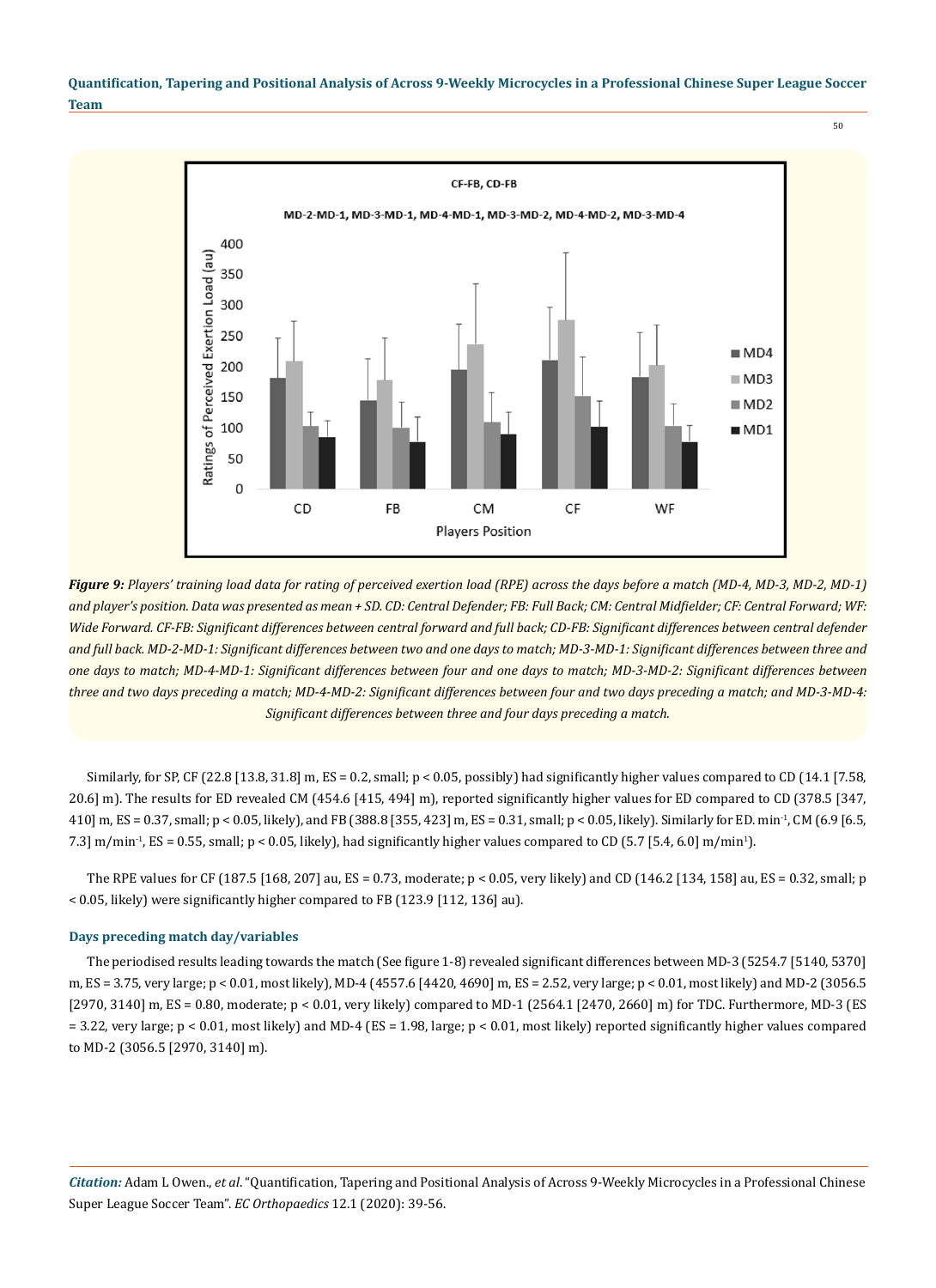51

Similarly, MD-3 (ES = 0.82, large; p < 0.05, very likely) reported significantly higher values compared to MD-4. The TDC.min-1 values for MD-4 (64.2 [62.6, 65.8] m/min-1, ES = 0.90, moderate; p < 0.01, most likely), MD-3 (62.6 [60.7, 64.5] m/min-1, ES = 0.71, moderate; p < 0.01, very likely), and MD-2 (59.9 [58.7, 61.1] m/min<sup>-1</sup>, ES = 0.60, moderate;  $p < 0.05$ , likely) were significantly higher compared to MD-1 (53.4 [51.5, 55.3] m/min-1). Also, MD-3 (288 [265, 311] m, ES = 2.07, very large; p < 0.01, most likely) and MD-4 (88.3 [69, 108] m, ES = 0.52, small; p < 0.01, most likely) obtained significantly higher HSR values compared to MD-1 (36.7 [29.6, 43.8] m). MD-3 (ES = 2.07, very large; p < 0.01, most likely) and MD-4 (ES = 0.46, small; p < 0.01, very likely) also obtained significantly higher values compared to MD-2 (43.3 [36.3, 50.3] m). Whereas, MD-3 (ES = 1.37, large; p < 0.01, most likely) shown significantly higher values compared to MD-4.

The HSR.min<sup>-1</sup> values for MD-3 (3.34 [3.06, 3.62] m/min<sup>-1</sup>) were significantly higher compared to MD-1 (0.72 [0.58, 0.85] m/min<sup>-1</sup>, ES  $= 1.74$ , large;  $p < 0.01$ , most likely), MD-2 (0.82 [0.69, 0.95] m/min<sup>-1</sup>, ES = 1.70, large;  $p < 0.01$ ), most likely, and MD-4 (1.57 [1.12, 2.02]  $m/min<sup>-1</sup>$ ,  $ES = 0.69$ , moderate;  $p < 0.01$ , most likely. Whereas MD-4 also shown significantly higher values compared to MD-4 (1.57 [1.12, 2.02] m/min-1) obtained higher values compared MD-1 (ES = 0.38, small; p < 0.05, likely), and MD-2 (ES = 0.33, small; p < 0.05, likely). SP were significantly higher for MD-3 (65 [55.2, 74.8] m) for all days preceding a match, MD-1 (1.6 [0.7, 2.5] m, ES = 1.32, large; p < 0.01, most likely), MD-2 (3.6 [2.24, 4.96] m, ES = 1.27, large; p < 0.01, most likely) and MD-4 (3.4 [1.92, 4.88] m, ES = 1.27, large; p < 0.01, most likely).

The ED values for MD-3 (624.80 [601, 648] m) were significantly higher compared to MD-1 (233.62 [223, 245] m, ES = 3.01, very large; p < 0.01, most likely), MD-2 (311.25 [296, 327] m, ES = 2.30, very large; p < 0.01, most likely), and MD-4 (534.21 [506, 563) m, ES = 0.51, small; p < 0.05, likely. Similarly, MD-4 (534.21 [506, 563) m) values were significantly higher compared to MD-1 (233.62 [223, 245] m, ES = 2.04, very large; p < 0.01, most likely), and MD-2 (311.25 [296, 327] m, ES = 1.43, large; p < 0.01, most likely). Whereas, MD-2 (311.25 [296, 327] m) obtained significantly higher values compared to MD-1 (233.62 [223, 245] m, ES = 0.86, moderate; p < 0.05, very likely).

The ED.min<sup>-1</sup> values for MD-3 (7.28 [6.99, 7.57] m/min<sup>-1</sup>) were significantly higher compared to MD-1 (4.71 [4.53, 4.89] m/min<sup>-1</sup>, ES  $= 1.54$ , large;  $p < 0.01$ , most likely), and MD-2 (6.06 [5.8, 6.32] m/min<sup>-1</sup>, ES = 0.66, moderate;  $p < 0.01$ , very likely). Similarly, MD-4 (7.40) [7.05, 7.75] m/min<sup>-1</sup>) obtained significantly higher values compared to MD-1 (4.71 [4.53, 4.89] m/min<sup>-1</sup>, ES = 1.42, large; p < 0.01, most likely), and MD-2 (6.06 [5.8, 6.32] m/min-1, ES = 0.65, moderate; p < 0.01, very likely). Whereas, MD-2 (6.06 [5.8, 6.32] m/min-1) obtained significantly higher values compared to MD-1 (4.71 [4.53, 4.89] m/min<sup>-1</sup>, ES = 0.9, moderate;  $p < 0.01$ , most likely).

The RPE values for MD-3 (216.2 [204, 228] au, ES = 2.03, very large; p < 0.01, most likely), MD-4 (184.2 [173, 195] au, ES = 1.7, large; p < 0.01, most likely), and MD-2 (111.2 [105, 118] au, ES = 0.65, moderate; p < 0.01, most likely) were significantly higher compared to MD-1 (85.3 [80.3, 90.3] au). Similarly, MD-3 (ES = 1.56, large; p < 0.01, most likely) and MD-4 (ES = 1.18, moderate; p < 0.01, most likely) shown significantly higher values compared to MD-2 (111.2 [105, 118] au). Whereas, MD-3 (ES = 0.40, small; p < 0.01, likely) shown significantly higher values compared to MD-4.

#### **Microcycle (week)/variables**

The results from the GLMM showed how microcycles (9-week periods) were non-significant in any of the models obtained (all p > 0.05), except for significantly higher values obtained for week4 (65.4 [63.3, 67.5] min<sup>-1</sup>, ES = 0.98, moderate; p < 0.05, very likely), week2 (64.8 [61.6, 68] min-1, ES = 0.79, moderate; p < 0.05, very likely), and week8 (62.7 [60.2, 65.2] min-1, ES = 0.73, moderate; p < 0.05, likely) compared to week6 (53.3 [50.2, 56.4] min<sup>-1</sup>) for total TDC.min<sup>-1</sup>.

The ED values for week5 (489.24 [442, 536] m, ES = 0.69, moderate, p < 0.01, very likely), and week6 (450.98 [410, 492] m, ES = 0.55, small, p < 0.05), likely), obtained significantly higher values compared to Week2 (346.82 [307, 387] m). Whereas, week8 (7.22 [6.7, 7.7] m/min<sup>-1</sup>) shown significantly higher values for ED.min<sup>-1</sup> compared to week2 (5.9 [4.4, 6.4] m/min<sup>-1</sup>, ES = 0.63, moderate, p < 0.05, likely), and week6 (5.73 [5.2, 6.2] min<sup>-1</sup>, ES = 0.67, moderate,  $p < 0.05$ , very likely). Furthermore, week6 (169.2 [151, 188] au) RPE values were significantly higher compared to week7 (134.6 [117, 152] au, ES = 0.42, small; p < 0.05, very likely), week 9 (138.3 [119, 158] au, ES = 0.37, small; p < 0.05, likely), and week8 (144.6 [125, 164] au, ES = 0.29, small; p < 0.05, likely).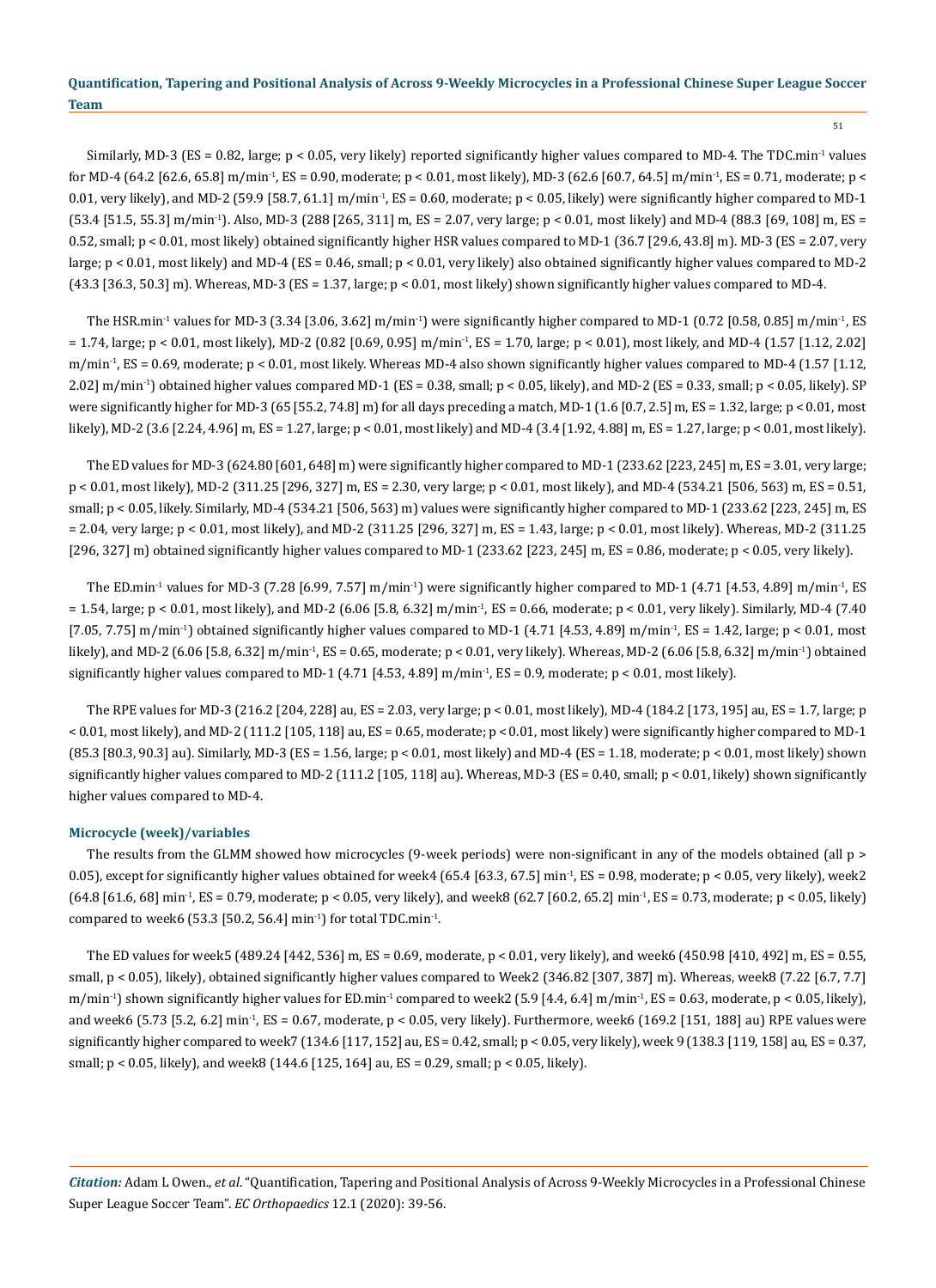# **Discussion**

The aim of the current study was to quantify the external and internal load metrics, the positional demands and to examine the tapering procedures, across 9-weekly microcycles in a professional Chinese Super League soccer team. In agreement with the traditional tapering and periodisation methods, a TL variation (TDC, HSR, ED, RPE) across the last phase of the microcycle was observed with MD-4, MD-3 and MD-2 being a significantly reduced TL vs. MD-1. This is in-line with previous research in this area suggesting a tapering approach with a reduced TL [1,2], suggesting a distinctive tapering methodology was employed in order to uplift player readiness pre-competition. Furthermore, our findings provide supportive evidence to the observation that during the in-season period only slightly insignificant variations between the weekly training microcycles exist. Lastly, this study clearly suggests that the external and internal load metrics vary through different positions, but also variations can be also evident within teams participating in different championships, and these differences are associated with parameters such as the style of play, the competition demands, the culture, and the competition numbers.

#### **Microcycle differences**

The observation of the examined microcycles during this 9-week period were generally non-significant in any of the models obtained apart from some differences in AS and RPE between specific weeks (higher values in weeks 4 and 8 vs week 6 for AS and higher values in week 6 vs weeks 7, 8 and 9 for RPE) are in accordance with the available literature showing limited variation through the in-season competition period [2,14,20,21]. According to this finding we could suggest that in professional soccer players during the competition period a regular load pattern is followed. This pattern could be modified according to individual and/or squad levels of fatigue, player fatigue, stress, muscle soreness, recovery needs, conditioning needs and forthcoming competition schedule. According to Gabbett [7] ensuring the TL changes remain minimal from week to week with no 'spikes', the potential for injury remains low, however this combined with a large daily variation in TL is suggested to reduce the train in monotony and strain therefore having a positive effect on physical status of athletes [22]. The explanation for the observed differences in AS that actually serves as a measure of intensity could be related to specific needs during this week based on the conditioning needs of the squad and/or a to a mesocycle pre-organised periodisation aiming to alter training intensity related variables. The observation regarding the higher values of the RPE in week 6 vs weeks 7, 8 and 9 based on our findings do not seem to be related to increased internal load metrics during this microcycle. As previously mentioned during the whole experimental period in the 9 microcycles no differences were observed for these variables. The only observed difference of lower AS values in week 6 vs weeks 4 and especially week 8 further support this hypotheses since this parameters serves as an indicator of intensity which is related to RPE. Since intensity was not increased amongst the other metrics in weeks 7, 8 and 9 compared to week 6 the observed higher RPE values could more probable associated with other than physiological factors. Renfree., *et al*. [23] reported that RPE can be dissociated and affected from the physiological process through a variety of psychological mechanisms. Furthermore, RPE may be altered by a several factors related with the perception of exercise intensity, and is not is not totally independent from efferent or afferent sensory signals and also this internal performance measure could vary according to the cognitive focus of the player [9]. Lastly, RPE has been found to be subject to personality factors such as extraversion, neuroticism, depression, and anxiety [9]. One possible explanation for the increased RPE values observed it the 6-week microcycle could be related with a possible increased psychological stress created by a defeat in an important match at the end of week 5 and/or the pressure for the outcome of a significant forthcoming competition which could result in a psychologically-induced increase in RPE values.

#### **Playing position**

In agreement with the available literature we observed difference in training load metrics according to the playing positions. The major findings was that CFs were the players with more significant differences and the higher overall values observed for external and internal training load metrics i.e. in TDC > than CB and FB; TDC.min<sup>-1</sup> > than CD; in AS > than FB; in HSR > than CB; in SP > CB and in RPE > than FB. This finding is in accordance with Baptista., *et al*. (2018) reporting that CF is the most physical demanding position with longer distances covered in HIR and sprints. This findings is in contrast to others reporting that wide players (FB and wide middlefielders) compared with more central positions, including CF, cover greater distances in HIR and sprint (Bradley., *et al*. 2009; Dlaen., *et al*. 2016;

*Citation:* Adam L Owen., *et al*. "Quantification, Tapering and Positional Analysis of Across 9-Weekly Microcycles in a Professional Chinese Super League Soccer Team". *EC Orthopaedics* 12.1 (2020): 39-56.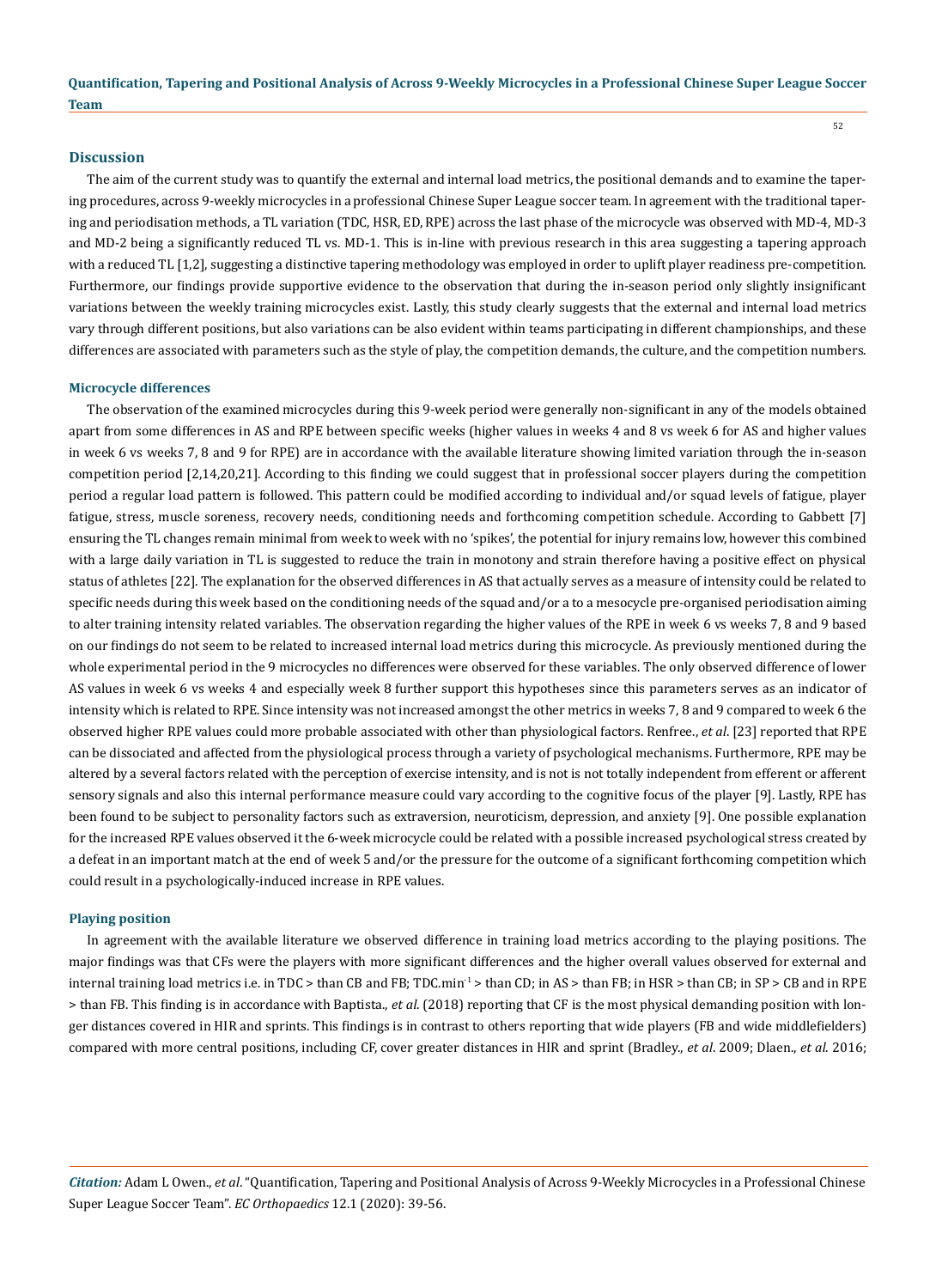Di Mascio M and Bradley PS, 2013). The findings of this study do not support the suggestion that these differences between wide and more central positions are due to a lack of space for reaching sprinting velocity. These findings may be more based around the individual characteristics and imposed coaching demands of these positional players, and also the playing style. For example, these players may be pressurised to play a high pressing style within the training session hence the increased outputs seen within the study. Additionally, these players maybe more explosive in nature which as a result drives the > number of high speed actions and distances rather than being assessed as relative numbers. This finding although not being common in the available literature could be induced by the style of play of the team and the training approach towards this direction within the weekly microcycle [24]. WF were found to be with higher AS and HSR compared to FB and CB respectively which is partly supported by the available literature showing that one of the characteristic of these players is the accumulation of a highspeed activities [4,25]. FB were observed to have of the lowest values in TDC, AS and RPE. This finding is in agreement with a recent study in Elite soccer players [1], however, a recent study in elite Spanish soccer players failed to support this findings reporting that FB produced the greatest load within the microcycle. According to the authors, these metrics were more probable a directed training for those players for simulation the activities such as running the channel and overlapping than other positions used in order to perform adequately under the requirements of the specific 4-3-3 system employed by this soccer team [5]. The authors suggested that these observations are related to the positional profile of these players, characterized by the inclusion of inactivity periods when the ball is on the opposite side of the pitch or out of their zone. Adding to these, and based to our findings we could suggest, in agreement with the available literature [26], that the conditioning stimulus exerted during a weekly microcycle has also a strong positional element.

The findings of this study regarding CD are in agreement with the available literature. Our results showed that in general these players were found with the lower values, some significant (< TDC vs CF; < HSR vs CD; < HSR.min<sup>-1</sup> vs CF and WF; < SP vs CF and CP, < ED vs CM; < ED.min-1vs CM); and others with a tendency to differ (with the rest of the parameters) in nearly all measured external load metrics (Table 1), apart from the comparison with the FB which is the novel finding of the current study. Indeed, our findings, apart form the observations regarding some lower generally metrics of the FB vs the CD, are comparable with several studies showing that the CD are the players with the lower TDC, shorter intensive activity bouts, and sprint distance compared to other positions [1,27]. This finding can be attributed to the specific needs of the positions these players have to deal with. Of great interest is that the highest values for RPE were observed for CF and CB in this study, that were significant greater compared to FB but also showed a tendency to differ from the other positions. Although this finding can been supported for CFs, having the higher external load metrics during the whole study vs the other positions, this cannot be the case for the CDs. Firstly, no differences were observed in favour of CDs for TDC, TCD.min-1, HIR, AS, compared to the other positions. Secondly, based on these findings, the only other metrics that could have resulted in these observed RPE values could have been the accelerations and the decelerations performed by these players, since these activities are related with increased metabolic cost during training. However, the observed measures of the ED (explosive distance), which is the distance travelled accelerating and decelerating, was of the lowest for the CDs, failing to support the aforementioned hypotheses. A possible explanation for the observed higher RPE values, from a physiological point of view, could be the characteristics of the specific position, with these players being constantly under duels, struggling with opponents for better positions. This could have also been partly accounted for the higher internal load values in the CF, since the position demands of these players i.e. needs of high intensity and maximal actions under a constant duel situation and coping with contact related forces with the opponents, could have resulted in higher metabolic cost and thus physiological fatigue. A latter explanation for these findings for both CF and CD could be related with a greater psychological stress induced-effect in these players due to the fact that their role is related with the most decisive action during a competition, which could hypothetically resulted in these increased internal load values. Interestingly, in general although some similarities were evident with the available literature in the positional analyses of the players [1,5,7], the observed differences observed in the current study could be related to their participation in another league having to follow a different schedule, another training approach, different competition demands, and even culture.

#### **Periodization**

Our results regarding microcycle periodization and tapering (the uploading of the players) are in line with the traditional periodization model principles [28]. Our findings revealed variations similar to those of the existing periodization practices [29] targeting to minimize

*Citation:* Adam L Owen., *et al*. "Quantification, Tapering and Positional Analysis of Across 9-Weekly Microcycles in a Professional Chinese Super League Soccer Team". *EC Orthopaedics* 12.1 (2020): 39-56.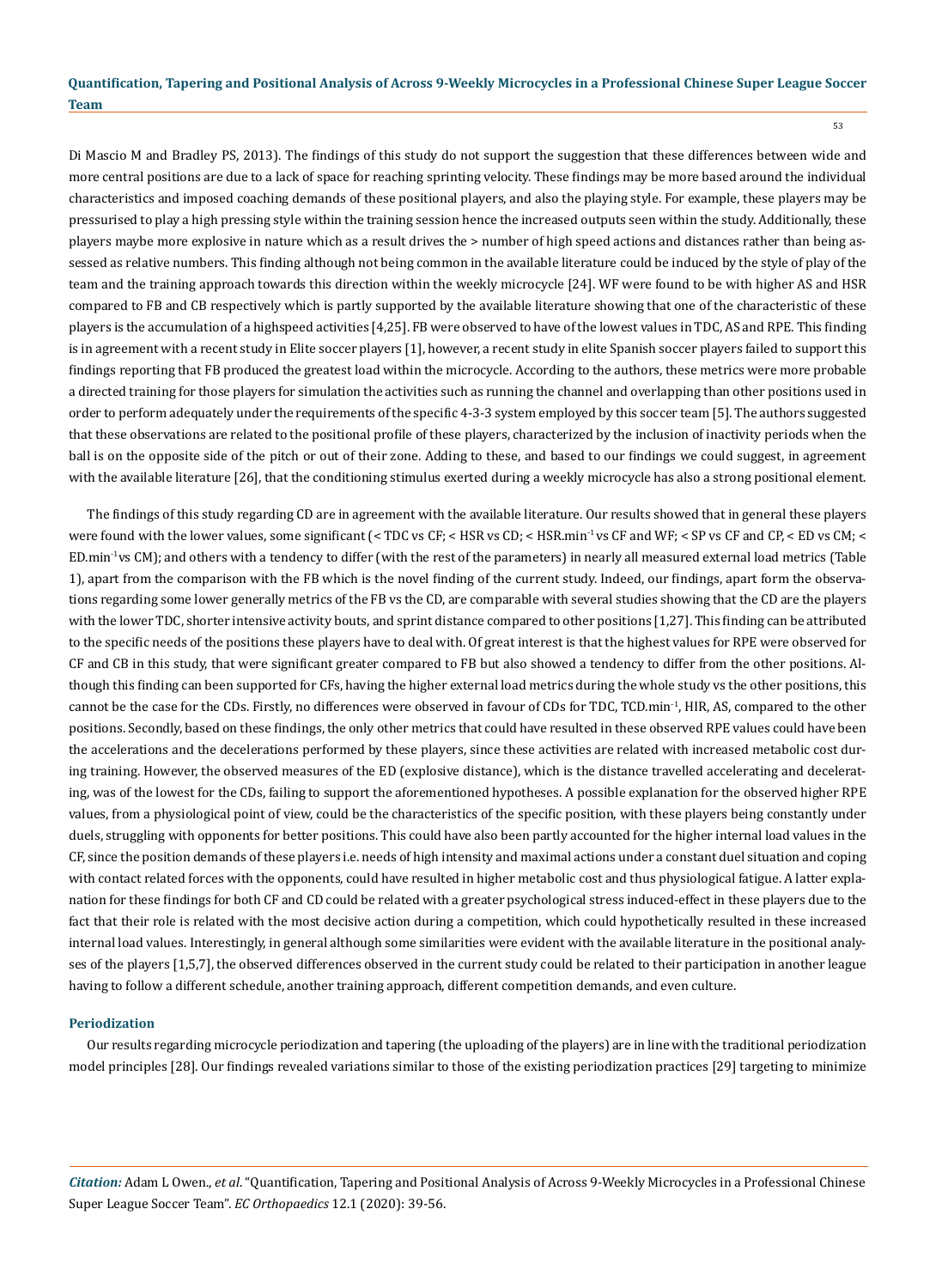fatigue, to avoid training monotony, and to optimize the physiological adaptations, supporting the goal of periodization to appropriately manipulate training contents to optimise competitive performance [30]. The detailed overall analysis of the weekly microcycles revealed that in this study all metrics decreased progressively and/or showed a tendency to decrease on the days before competition particularly in MD-2 and MD-1. Regarding the MD-1 it was observed to have significantly lower values compared to nearly all the previous days in the examined GPS metrics and RPE values. In particular, there were evident significant lower values of MD-1 compared to MD-4, MD-3 and MD-2 for TDC, AS and RPE, compared to MD-4 and MD-3 for HSR and MD-3 for SP. These findings are comparable with recent evidence revealing a clear tendency for reduction of the external and internal training load in the structured microcycle the day preceding the competition [1,2,31,32] aiming to increase the readiness of the players [1,2].

Apart from the aforementioned difference focusing on the MD-1, variations in training load was evident also between the other days of the microcycle. More specifically for TDC and RPE our data revealed the following pattern of significant differences MD-4 < MD-3 > MD-2 > MD-1. HSR followed a similar pattern of significant differences showing an increase from MD-4 to MD-3 and then decrease towards MD-2 (MD-4 < MD-3 > MD-2) with no difference between MD-2 and MD-1. Regarding SP the obtained values showed that only in MD-3 this training load parameter was significantly higher compared to all the other days. Lastly, regarding AS the only difference observed was between al three MD-4, MD-3, and MD-2 compared to MD-1. In general these finding provide supporting evidence to the observations that training load shows a clear tendency of reduction on the training days closer to the forthcoming competition [6]. Although our findings regarding both external and internal load values are comparable with other studies showing similar periodization behaviours [1,31,32] others have failed to observe any different in GPS metrics and RPE during the MD-4, MD-3 and MD-2 within a structured microcycle [2]. This discrepancy in the literature could be the result of different approaches in the structure of the weekly training microcycle. Lastly, it should be mentioned that according to our findings, in line with the periodization and tapering principles within the weekly microcycle MD-3 and MD-4 where the most intense sessions. In these two sessions players had the higher training load values in general, targeting to specific training adaptations [33].

### **Conclusion**

To conclude, the current investigation confirms the use of a tapering strategy within the professional Chinese Superleague team. This study demonstrates the employment of the proposed training periodisation and tapering strategies/guidelines based on the available literature guidelines, aiming to maximize performance capacity during competition. Our study provides further supporting evidence to the limited literature regarding the quantification of the weekly microcycle training sessions, demonstrating various playing position demands within these sessions and highlighting the necessity for positional conditioning requirements. Finally, this investigation has shown how it is possible to maintain a structured tapering microcycle strategy whilst inducing daily physical outputs but without causing significant fluctuations in the weekly TLs. Furthermore, the investigation has also provided a tapering approach that may induce the significant variation of the positional demands, assisting also with the decoding of the individual conditioning needs of the players.

#### **Acknowledgments**

This manuscript is original and not previously published, nor is it being considered elsewhere until a decision is made as to its acceptability by the Editorial Review Board. There are no funding sources and are no conflicts of interest surrounding this scientific investigation.

#### **Bibliography**

- 1. Owen AL., *et al.* ["Analysis of a training mesocycle and positional quantification in elite European soccer players".](https://www.researchgate.net/publication/317225496_Analysis_of_a_training_mesocycle_and_positional_quantification_in_elite_European_soccer_players) *International Journal [of Sports Science and Coaching](https://www.researchgate.net/publication/317225496_Analysis_of_a_training_mesocycle_and_positional_quantification_in_elite_European_soccer_players)* 12.5 (2017a): 665-676.
- 2. Malone J., *et al.* ["Seasonal training load quantification in elite English Premier League soccer players".](https://www.researchgate.net/publication/268234856_Seasonal_Training-Load_Quantification_in_Elite_English_Premier_League_Soccer_Players) *The International Journal of [Sports Physiology and Performance](https://www.researchgate.net/publication/268234856_Seasonal_Training-Load_Quantification_in_Elite_English_Premier_League_Soccer_Players)* 10 (2015): 489-497.

*Citation:* Adam L Owen., *et al*. "Quantification, Tapering and Positional Analysis of Across 9-Weekly Microcycles in a Professional Chinese Super League Soccer Team". *EC Orthopaedics* 12.1 (2020): 39-56.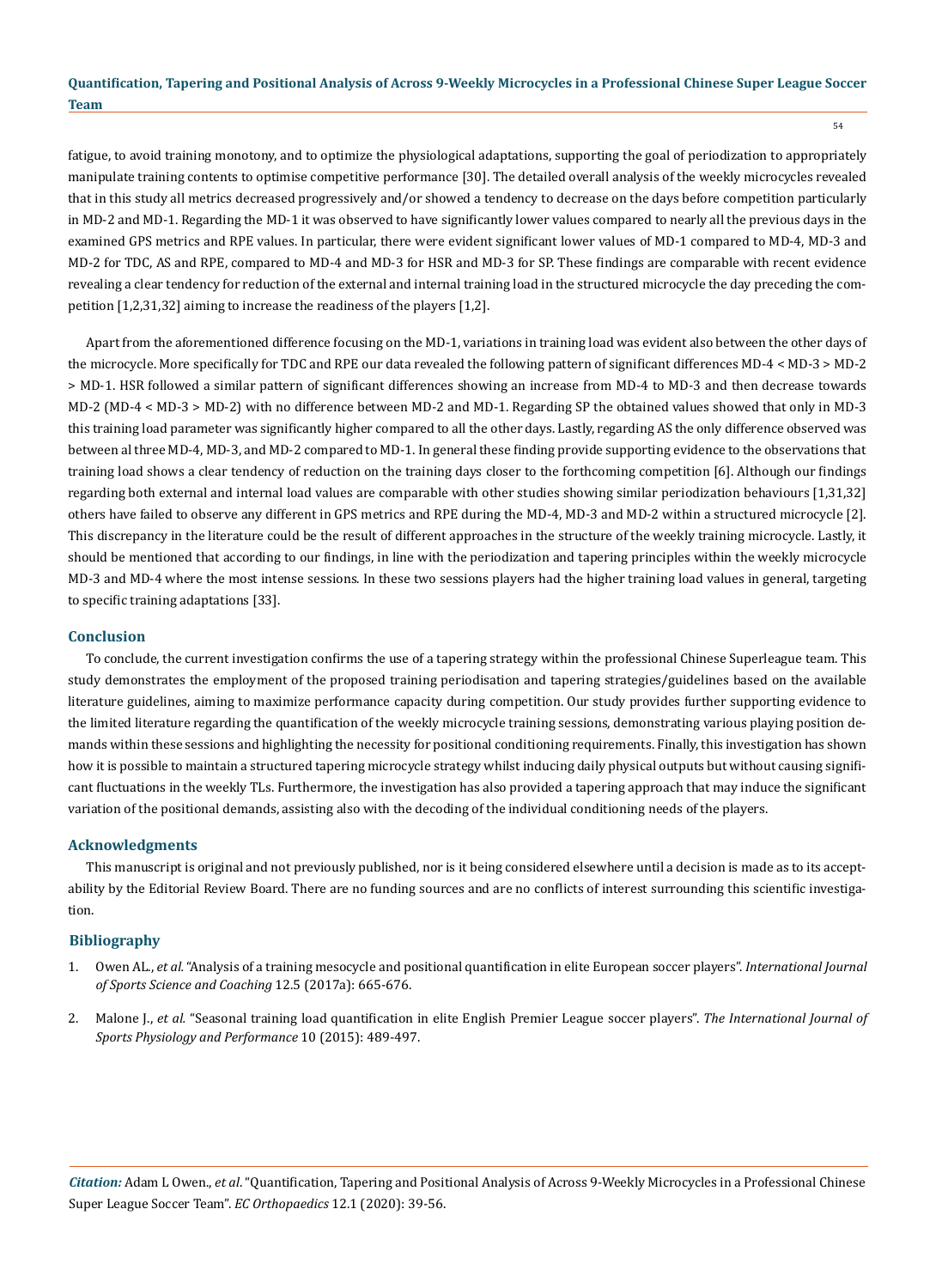- 55
- 3. Owen AL., *et al.* ["Physical and technical comparisons between various-sided games within professional soccer".](https://www.researchgate.net/publication/256490435_Physical_and_Technical_Comparisons_between_Various-Sided_Games_within_Professional_Soccer) *International Journal of Sports Medicine* [35.04 \(2014\): 286-292.](https://www.researchgate.net/publication/256490435_Physical_and_Technical_Comparisons_between_Various-Sided_Games_within_Professional_Soccer)
- 4. Owen AL., *et al.* ["Analysis of positional training loads \(ratings of perceived exertion\) during various-sided games in European profes](https://www.researchgate.net/publication/301483152_Analysis_of_positional_training_loads_ratings_of_perceived_exertion_during_various-sided_games_in_European_professional_soccer_players)sional soccer players". *[International Journal of Sports Science and Coaching](https://www.researchgate.net/publication/301483152_Analysis_of_positional_training_loads_ratings_of_perceived_exertion_during_various-sided_games_in_European_professional_soccer_players)* 11.3 (2016): 374-381.
- 5. Martín-García A., *et al.* ["Quantification of a Professional Football Team's External Load Using a Microcycle Structure".](https://www.researchgate.net/publication/327534249_Quantification_of_a_Professional_Football_Team%27s_External_Load_Using_a_Microcycle_Structure) *The Journal of [Strength and Conditioning Research](https://www.researchgate.net/publication/327534249_Quantification_of_a_Professional_Football_Team%27s_External_Load_Using_a_Microcycle_Structure)* 32.12 (2018): 3511-3518.
- 6. Oliveira R., *et al.* ["In-season internal and external training load quantification of an elite European soccer team".](https://journals.plos.org/plosone/article?id=10.1371/journal.pone.0209393) *PLoS One* 14.4 (2019): [e0209393.](https://journals.plos.org/plosone/article?id=10.1371/journal.pone.0209393)
- 7. [Gabbett TJ. "The training-injury prevention paradox: should athletes be training smarter and harder?"](https://bjsm.bmj.com/content/50/5/273) *British Journal of Sports Medicine* [50.5 \(2016\): 273-280.](https://bjsm.bmj.com/content/50/5/273)
- 8. Scott BR., *et al.* ["A comparison of methods to quantify the in- season training load of professional soccer players".](https://www.researchgate.net/publication/235689176_A_Comparison_of_Methods_to_Quantify_the_In-Season_Training_Load_of_Professional_Soccer_Players) *The International [Journal of Sports Physiology and Performance](https://www.researchgate.net/publication/235689176_A_Comparison_of_Methods_to_Quantify_the_In-Season_Training_Load_of_Professional_Soccer_Players)* 8.2 (2013): 195-202.
- 9. Haddad M., *et al.* ["Session-RPE Method for Training Load Monitoring: Validity, Ecological Usefulness, and Influencing Factors".](https://www.frontiersin.org/articles/10.3389/fnins.2017.00612/full) *Fron[tiers in Neuroscience](https://www.frontiersin.org/articles/10.3389/fnins.2017.00612/full)* 11 (2017): 612.
- 10. Mujika I., *et al.* ["An Integrated, Multifactorial Approach to Periodization for Optimal Performance in Individual and Team Sports".](https://www.researchgate.net/publication/325479564_An_Integrated_Multifactorial_Approach_to_Periodization_for_Optimal_Performance_in_Individual_and_Team_Sports) *The [International Journal of Sports Physiology and Performance](https://www.researchgate.net/publication/325479564_An_Integrated_Multifactorial_Approach_to_Periodization_for_Optimal_Performance_in_Individual_and_Team_Sports)* 13.5 (2018): 538-561.
- 11. Carling C., *et al.* ["Match-to-match variability in high-speed running activity in a professional soccer team".](https://www.researchgate.net/publication/299785477_Match-to-match_variability_in_high-speed_running_activity_in_a_professional_soccer_team) *Journal of Sports Science and Medicine* [34.24 \(2016\): 2215-2223.](https://www.researchgate.net/publication/299785477_Match-to-match_variability_in_high-speed_running_activity_in_a_professional_soccer_team)
- 12. Beato M., *et al.* ["Accuracy of a 10 Hz GPS Unit in Measuring Shuttle Velocity Performed at Different Speeds and Distances \(5 20 M\)".](https://www.ncbi.nlm.nih.gov/pmc/articles/PMC5187957/)  *[Journal of Human Kinetics](https://www.ncbi.nlm.nih.gov/pmc/articles/PMC5187957/)* 54 (2016): 15-22.
- 13. Owen AL., *et al.* ["The Use of Small-Sided Games as an Aerobic Fitness Assessment Supplement within Elite Level Professional Soccer".](https://www.researchgate.net/publication/339172496_The_Use_of_Small-Sided_Games_as_an_Aerobic_Fitness_Assessment_Supplement_Within_Elite_Level_Professional_Soccer)  *[Journal of Human Kinetics](https://www.researchgate.net/publication/339172496_The_Use_of_Small-Sided_Games_as_an_Aerobic_Fitness_Assessment_Supplement_Within_Elite_Level_Professional_Soccer)* (2019).
- 14. Malone JJ., *et al.* ["Unpacking the black box: Applications and considerations for using GPS devices in sport".](https://www.researchgate.net/publication/309138517_Unpacking_the_Black_Box_Applications_and_Considerations_for_Using_GPS_Devices_in_Sport) *The International Journal [of Sports Physiology and Performance](https://www.researchgate.net/publication/309138517_Unpacking_the_Black_Box_Applications_and_Considerations_for_Using_GPS_Devices_in_Sport)* 12 (2017): S2-S18.
- 15. Di Salvo V., *et al.* ["Sprinting analysis of elite soccer players during European Champions League and UEFA Cup matches".](https://www.researchgate.net/publication/47677010_Sprinting_analysis_of_elite_soccer_players_during_European_Champions_League_and_UEFA_Cup_matches) *Journal of Sports Sciences* [28.14 \(2010\): 1489-1494.](https://www.researchgate.net/publication/47677010_Sprinting_analysis_of_elite_soccer_players_during_European_Champions_League_and_UEFA_Cup_matches)
- 16. Dellal A., *et al.* ["Influence of technical instructions on the physiological and physical demands of small-sided soccer games".](https://www.researchgate.net/publication/233020913_Influence_of_technical_instructions_on_the_physiological_and_physical_demands_of_small-sided_soccer_games) *European [Journal of Sport Science](https://www.researchgate.net/publication/233020913_Influence_of_technical_instructions_on_the_physiological_and_physical_demands_of_small-sided_soccer_games)* 11.5 (2011): 341-346.
- 17. Owen AL., *et al.* ["A contemporary multi-modal mechanical approach to training monitoring in elite professional soccer".](https://www.researchgate.net/publication/318379665_A_contemporary_multi-modal_mechanical_approach_to_training_monitoring_in_elite_professional_soccer) *Science and [Medicine in Football](https://www.researchgate.net/publication/318379665_A_contemporary_multi-modal_mechanical_approach_to_training_monitoring_in_elite_professional_soccer)* 1.3 (2017b): 216-221.
- 18. [Hopkins WG. "Reliability from consecutive pairs of trials \[Excel spreadsheet\]". A new view of statistics".](http://www.sportsci.org/resource/stats/) *Internet Society for Sport Science* [\(2009\).](http://www.sportsci.org/resource/stats/)
- 19. [Batterham AM and Hopkins WG. "Making meaningful inferences about magnitudes".](https://pubmed.ncbi.nlm.nih.gov/19114737/) *The International Journal of Sports Physiology [and Performance](https://pubmed.ncbi.nlm.nih.gov/19114737/)* 1 (2006): 50-57.